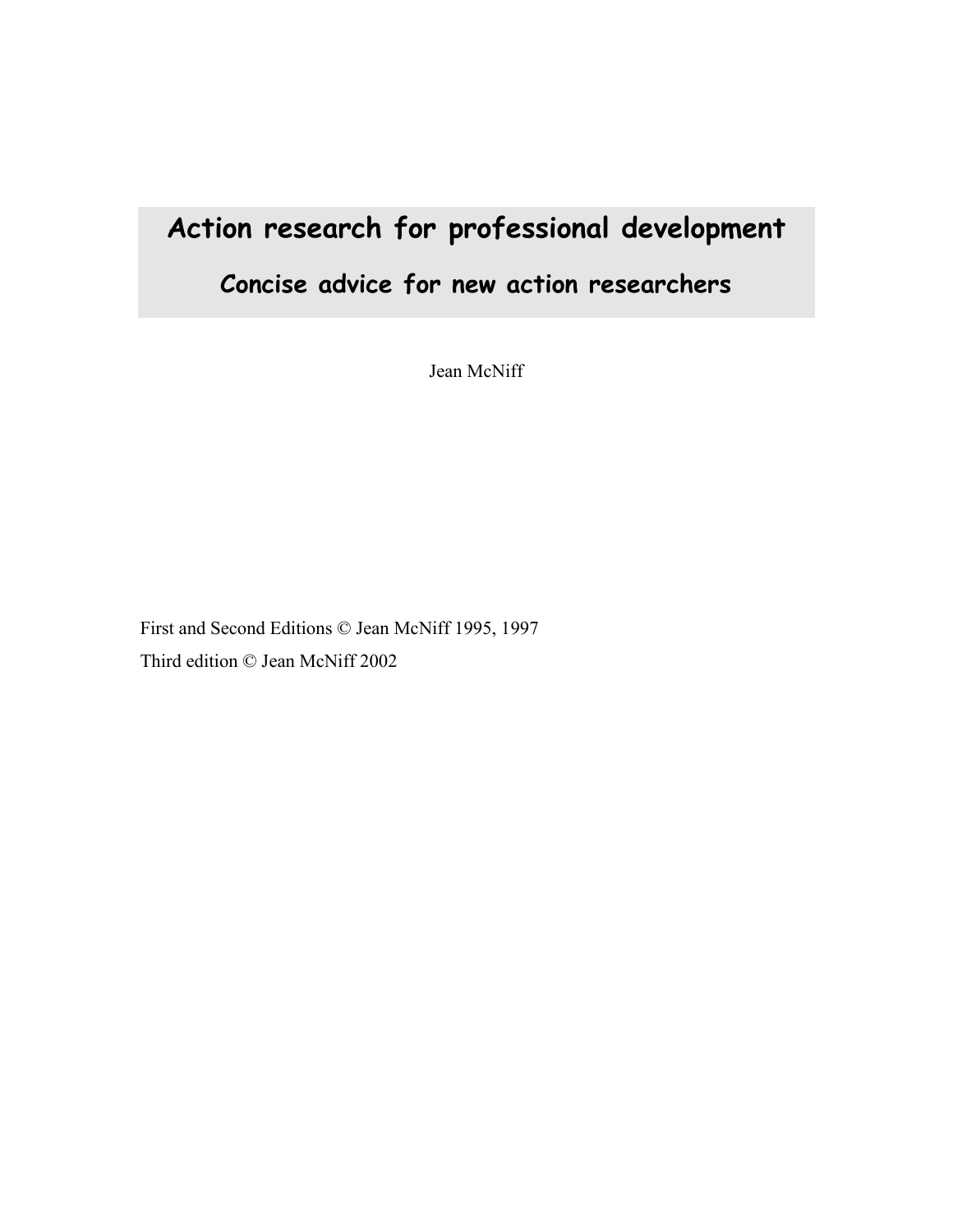#### **Contents**

Introduction to the third edition Introduction to the first edition

What is action research? Who does action research? Where did action research come from? Action research and professional learning How do I do action research? What is the focus of action research? Action planning The action plan in detail Criteria Critical friends and validation groups Action research and professional development Why do action research? Action research for a good social order Whole organisation development Supporting professional development Accreditation

#### **Introduction to the third edition**

The text presented here originally took the form of a small booklet. The First Edition was published in 1995, and since then the booklet has travelled far, appearing in professional education courses in universities, schools and workplaces around the world.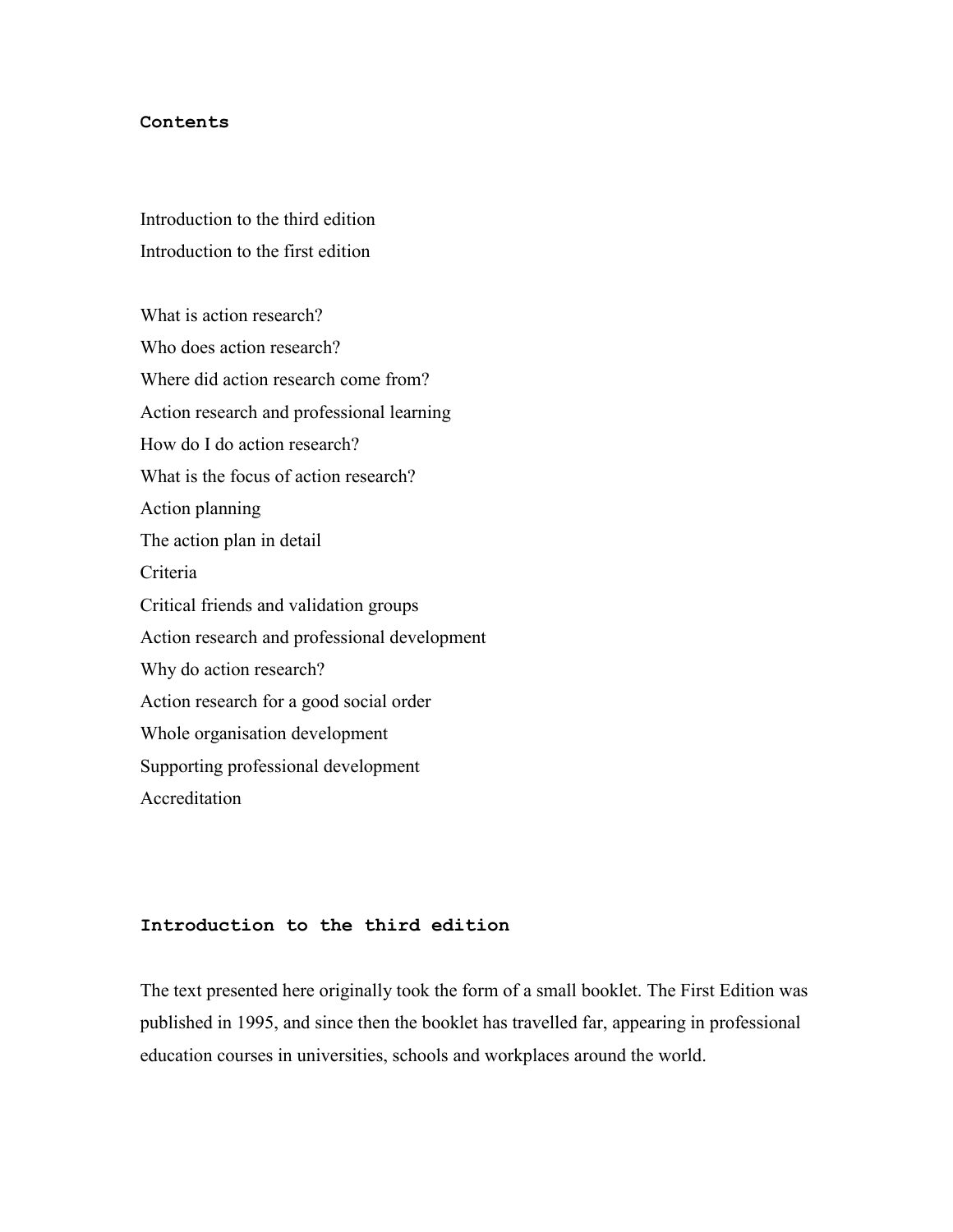I am placing the work here in celebration of two special events. The first event is that I have (finally!) succeeded in establishing a web site. The second event is that this year marks the twenty-first anniversary of my learning partnership with Jack Whitehead.

This text is as much Jack's as mine. For the last 21 years, Jack has been a major influence in my life of education. During that time our ideas have developed through our own caring, creatively critical conversations. While some specific ideas that appear in this text belong to one or other of us (for example, Jack's action plans, his ideas about the living 'I', about experiencing oneself as a living contradiction, and about the nature of living educational theories; and Jean's ideas about the generative transformational nature of the evolutionary processes of human enquiry), many of the ideas have been developed collaboratively. It is a remarkable partnership, especially in light of the fact that we don't see each other that often, given that Jack lives and works in Bath, and Jean commutes from her home in Dorset to work in Ireland. When we do see each other, therefore, it is an all the more intensely rich experience, for we have much to catch up on and new ideas to talk through.

Both Jack and I are passionately interested in issues concerning knowledge, especially the forms of knowledge and knowledge creation that action research embodies. I have learnt from Jack the power of sharing ideas to generate new ones, and how we need to use our technologies to make those ideas freely accessible to all. Because of this commitment to sharing ideas, this text is no longer available as a commercial publication, but is here, free, to use as you wish.

We invite you to become part of our educative conversations. You can do this by accessing [www.actionresearch.net,](http://www.actionresearch.net/) or [www.jeanmcniff.com](http://www.jeanmcniff.com/) .

You might know people whose language is other than English. If they wish to translate this text into their languages, they should feel free to do so. Please also let me have a copy of the translation for this web site, so that others can benefit too.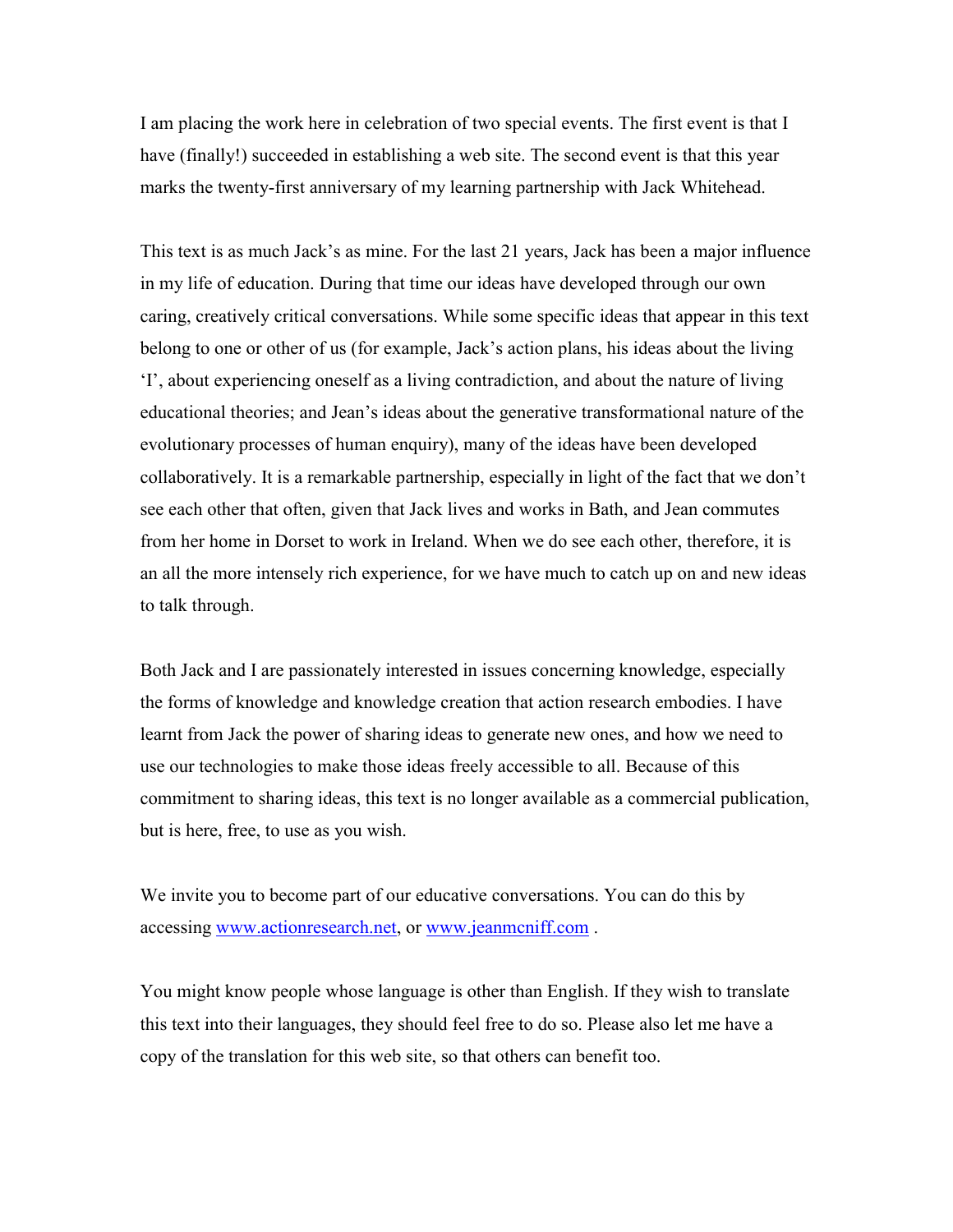If you care to give feedback to this text, please do so, and I will explore ways of amending the text accordingly, and also creating a forum for our discussions.

Here's to the next twenty-one years of learning!

Jean McNiff

#### **Introduction to the first edition (slightly amended)**

Action research is becoming increasingly known as an approach that encourages practitioners to be in control of their own lives and contexts. It began in the USA, came to prominence in the UK in the 1970s, and by the 1980s it was making a significant impact in many professional contexts, particularly in teacher professional education. Now its influence is world wide, and has spread to virtually all areas where personal and professional learning is undertaken.

This text aims to provide some general answers for the many people who ask, 'What exactly is action research?' A number of excellent books are available to give more detailed responses, and you can find some of them in the 'bibliographies' section of this web site. Here I am hoping to give a brief gloss about what action research is, and how helpful it can be in our hopes to improve the quality of life through learning.

You should know that there are different approaches to action research, as is true of scientific enquiry in general. Hot debates and often real disagreements take place, about the nature and focus of action research, how it is done, who does it, why, and what the outcomes might be. Yet there would seem to be general agreement among the community of action researchers, at least in theory, that action research is based on certain principles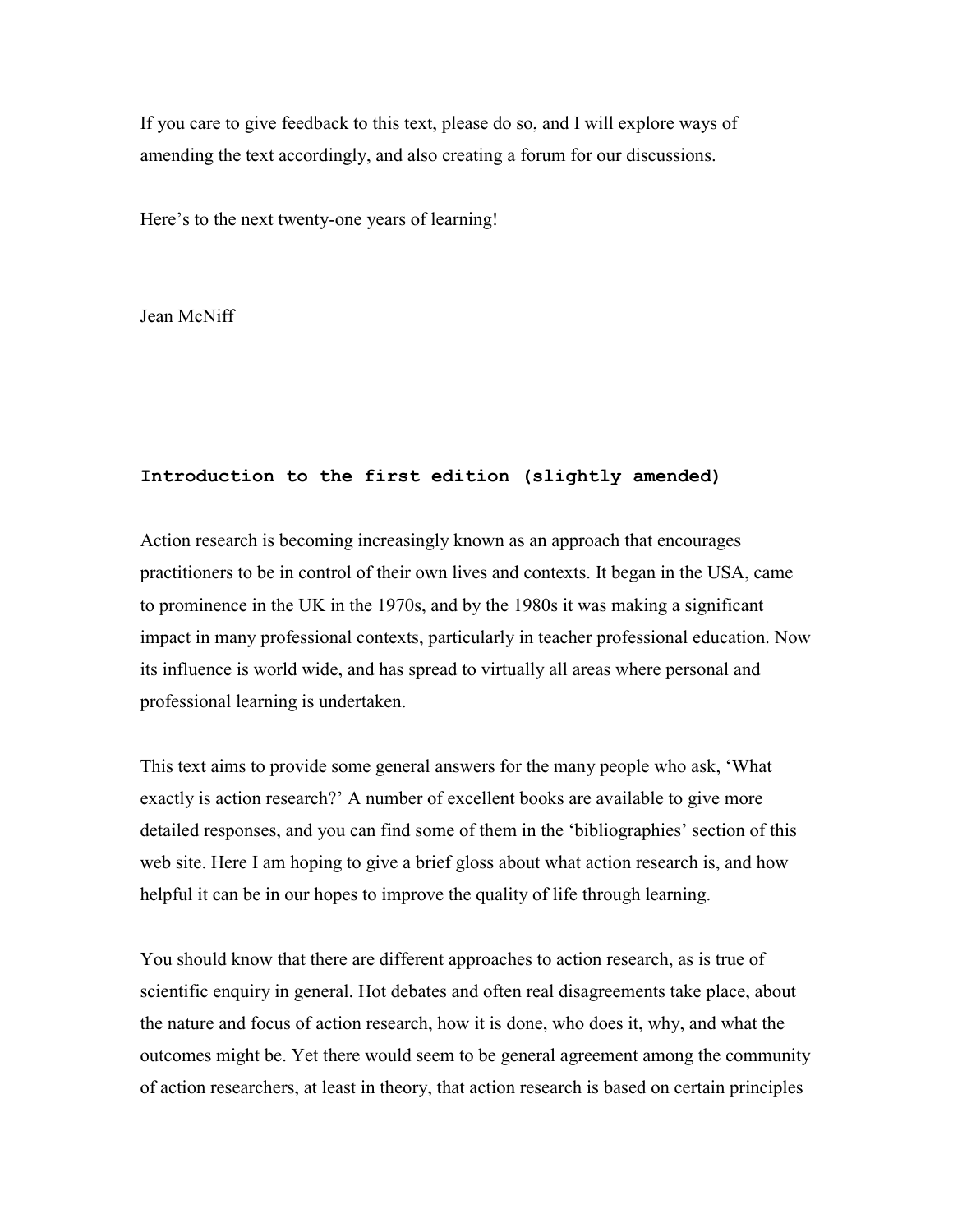– the need for justice and democracy, the right of all people to speak and be heard, the right of each individual to show how and why they have given extra attention to their learning in order to improve their work, the deep need to experience truth and beauty in our personal and professional lives.

This booklet offers one particular approach to action research. This approach has been developed by Jack Whitehead and others working in and with the University of Bath, UK (see [www.actionresearch.net\)](http://www.actionresearch.net/). I am not claiming that this is the only way, nor necessarily the best way, but it seems to me the most appropriate way available at the moment to address the principles outlined above.

One of the values I hold is the right of each one of us to experience freedom with justice. Therefore I do encourage you to read other work and other opinions, so that you can make up your own mind about what is most appealing to you and most appropriate for your own situation. Finding out what is available before deciding on any one option is responsible practice.

In the meantime, do be aware that this guide offers a limited but useful overview of what action research is, how to do it, and what its use value might be for your life.

I hope you will be inspired to find out more about action research and do it yourself.

Jean McNiff

# **Action Research for Professional Development**

**What is action research?**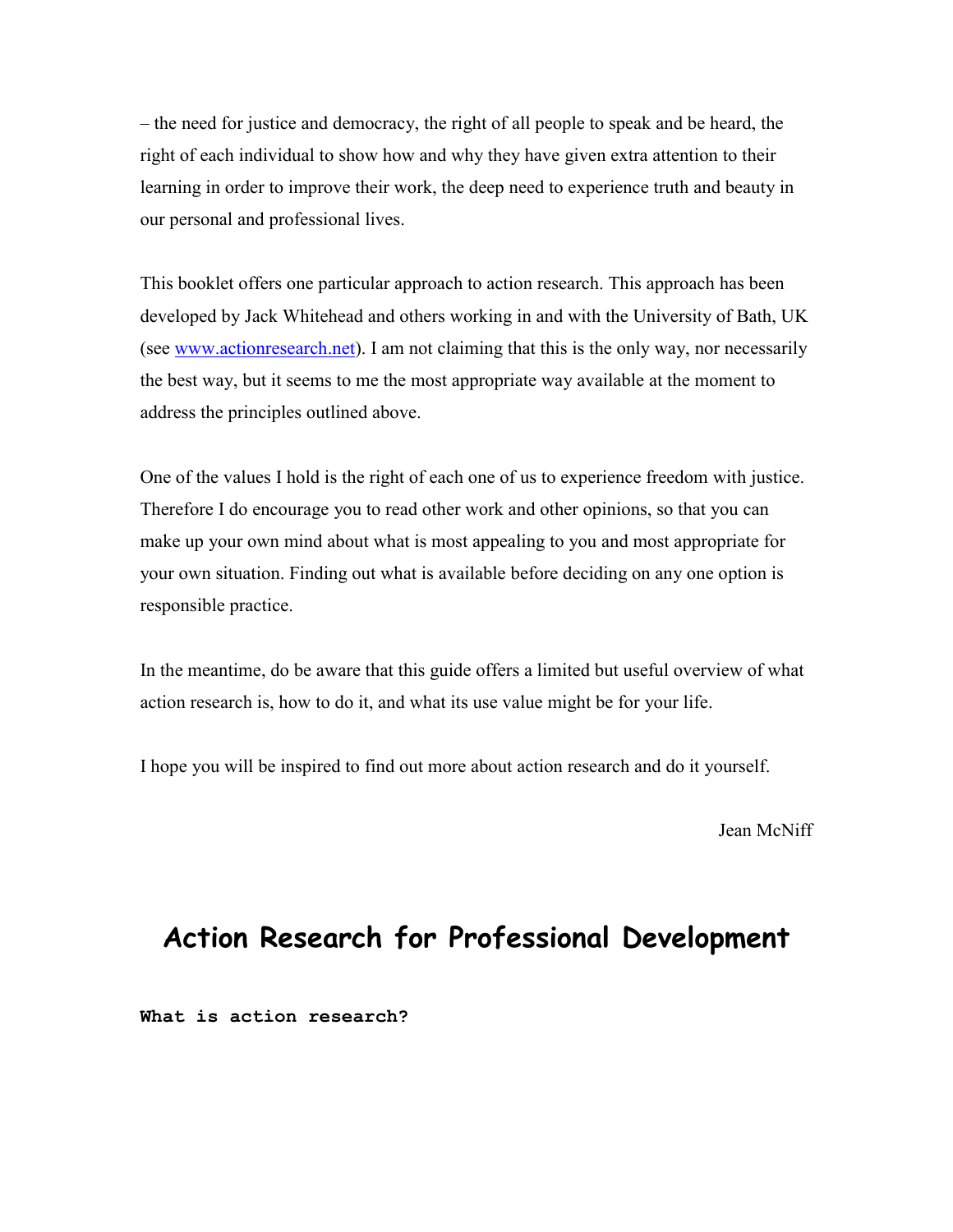Action research is a term which refers to a practical way of looking at your own work to check that it is as you would like it to be. Because action research is done by you, the practitioner, it is often referred to as practitioner based research; and because it involves you thinking about and reflecting on your work, it can also be called a form of selfreflective practice.

The idea of self reflection is central. In traditional forms of research – empirical research – researchers do research on other people. In action research, researchers do research on themselves. Empirical researchers enquire into other people's lives. Action researchers enquire into their own. Action research is an enquiry conducted by the self into the self. You, a practitioner, think about your own life and work, and this involves you asking yourself why you do the things that you do, and why you are the way that you are. When you produce your research report, it shows how you have carried out a systematic investigation into your own behaviour, and the reasons for that behaviour. The report shows the process you have gone through in order to achieve a better understanding of yourself, so that you can continue developing yourself and your work.

Action research is open ended. It does not begin with a fixed hypothesis. It begins with an idea that you develop. The research process is the developmental process of following through the idea, seeing how it goes, and continually checking whether it is in line with what you wish to happen. Seen in this way, action research is a form of self evaluation. It is used widely in professional contexts such as appraisal, mentoring and self assessment.

A useful way to think about action research is that it is a strategy to help you live in a way that you feel is a good way. It helps you live out the things you believe in, and it enables you to give good reasons every step of the way.

### **Who does action research?**

*You* do. *I* do. Potentially, *we all* do.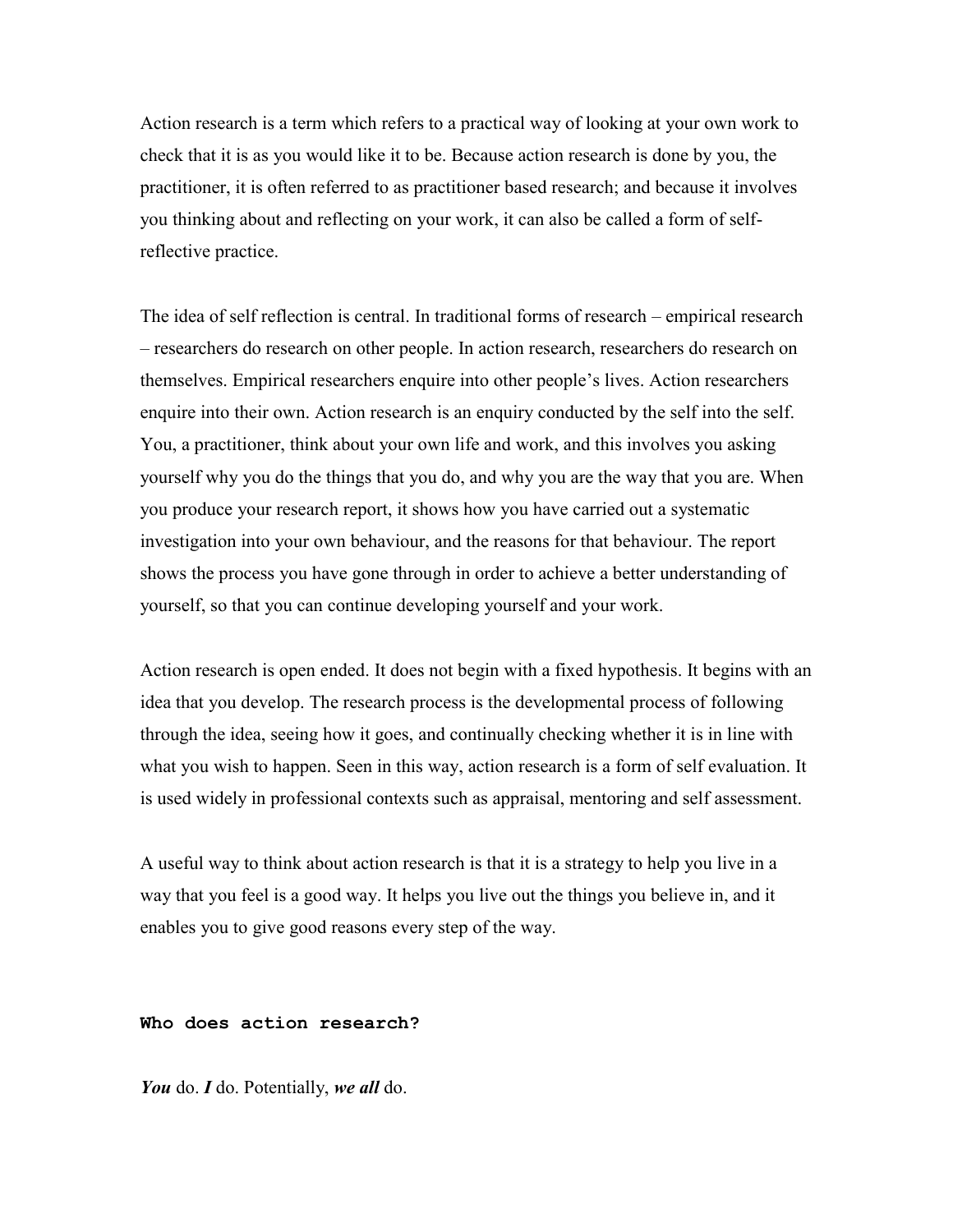Think about any event when you had no idea how to do something, yet you found out through tackling it in a systematic way. For example, how many tries did it take before you stopped falling off your bike and actually rode it? You probably did not stop after each fall and rationalise why you were falling off. The chances are you just tried out new strategies until you were successful.

This is the basic action principle underpinning action research. It involves identifying a problematic issue, imagining a possible solution, trying it out, evaluating it (did it work?), and changing practice in the light of the evaluation. This is what many people do in numerous life situations.

The process described so far is a basic problem solving process. To turn it into an action research process you would need to say why you wanted to investigate an issue (this can be anything, such as riding your bike, or developing good communication practices throughout your organisation), and gather data to show the process. You would then turn the data into evidence in terms of whether you felt you were living in the direction of what you hoped to achieve in the first place. You would express your hopes not as abstract objectives, but as goals that are in line with your values.

Most of us do a kind of informal action research in many aspects of our lives, though we probably don't call what we do action research. Informal action research is undertaken in many workplace contexts as part of on-the-job professional learning. When we put a discipline or structure on our everyday learning from experience, and make it clear to other people how we know what we are doing, we can say that we are doing action research. Many workplaces now encourage practitioners to undertake formal action enquiries as part of their professional learning, often leading to accreditation.

**Where did action research come from?**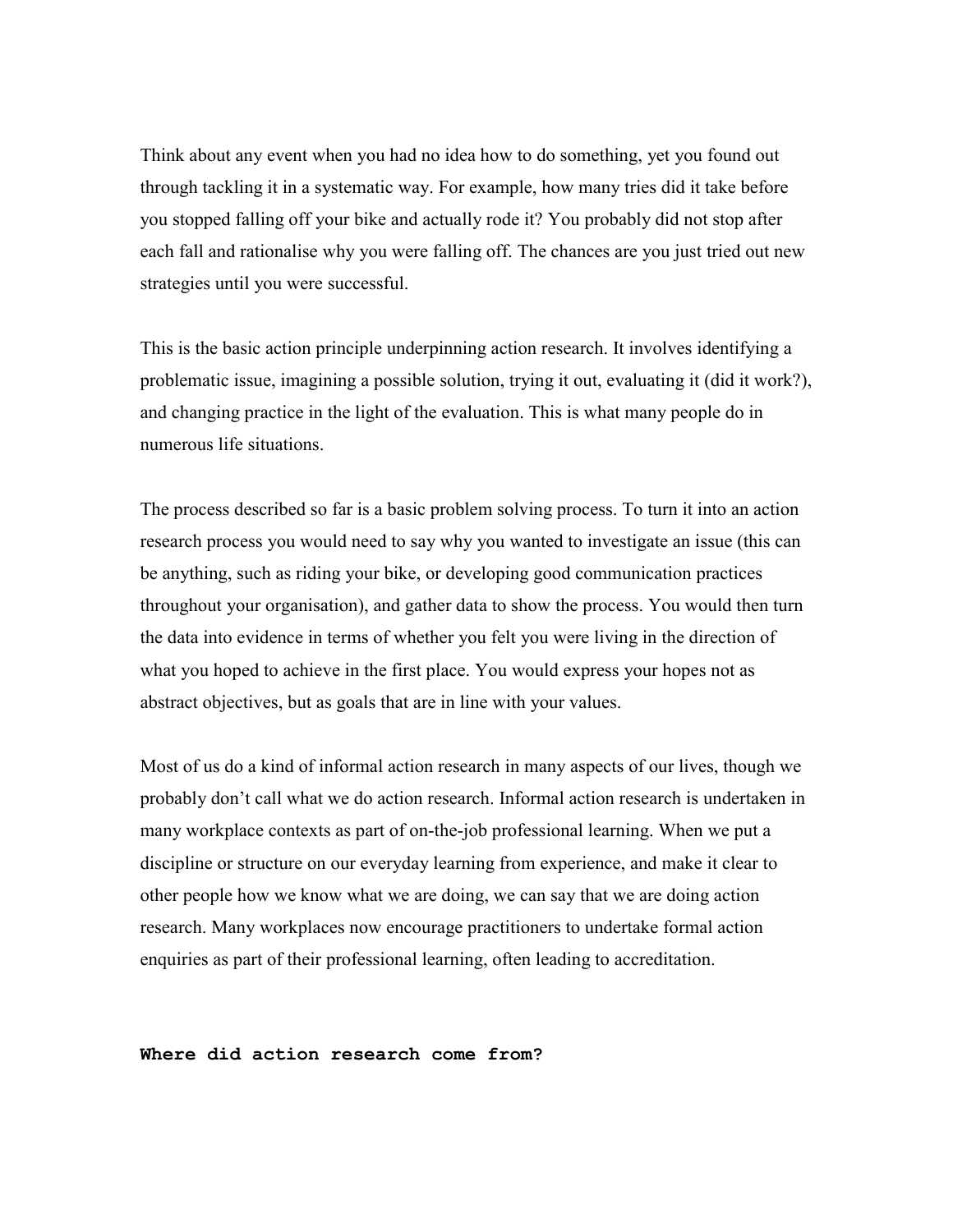Action research began in the USA during the 1940s through the work of Kurt Lewin, a social scientist. It actually began in other places as well, but Lewin's work is generally taken as the starting point. It was popular in the USA for a time, but then went into decline because of cultural, political and economic changes.

It emerged in the 1970s in Britain through several influences. One major influence was the work of Lawrence Stenhouse who directed the Humanities Curriculum Project. He believed that the curriculum ought to be organised in schools so that it was meaningful and relevant to students' experience, and they should be encouraged to take on the responsibility of their own learning. He also promoted the idea of 'teacher as researcher'.

Action research was developed mainly by academics in higher education, who saw it as a useful way of working in professional education, particularly teacher education. They began studying and clarifying the steps involved, and also the principles underpinning action research, such as the need for democratic practices, care and respect for the individual, and the need for disciplined enquiry. Action research is today prominent not only in teacher professional education but also in management education and organisation studies, social and health care work, and other professional contexts.

Over the years, various models and different interpretations of action research have developed. Some people prioritise technical aspects, believing that it is important to get the method right. Other people are also interested in the values that inform action research, such as a belief that people should be in control of their work and the way they conduct that work, and how the research can lead to a living out of those values. Most people recognise the educational base of action research. These different perspectives generate lively debates. There is no one 'correct' way; you must decide what is right for you, and develop your own views. To do that, however, you need to do some action research; the 'meaning' it has for you emerges as you do the research and explain what you are doing and why you are doing it.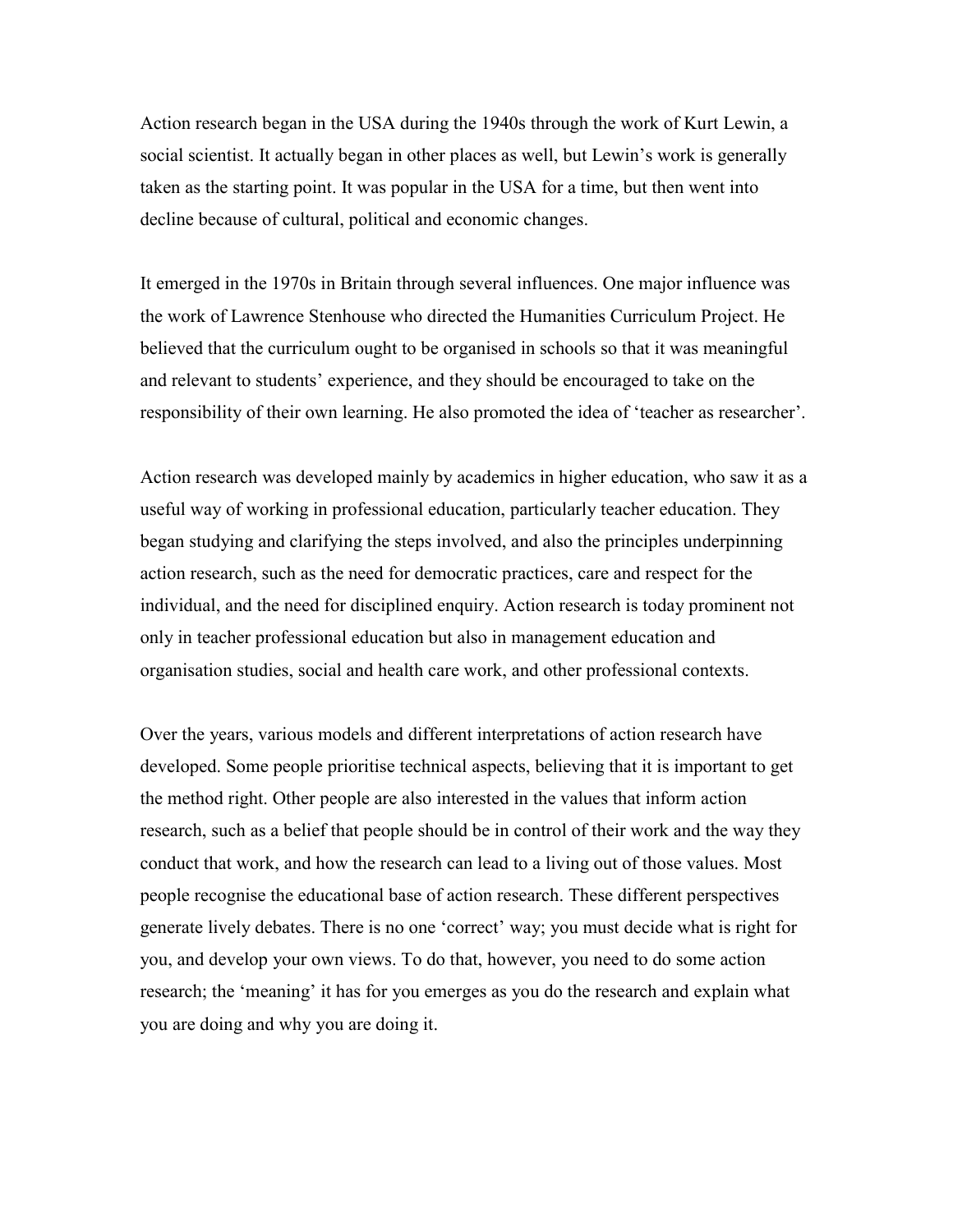#### **Action research and professional learning**

Action research is used in many professional learning contexts, both formally and informally. Action enquiries begin with the question, 'How do I improve my work?' This perspective is quite different from traditional views of professional education, which often take the form of training. In traditional forms, the usual procedure is that an acknowledged expert offers advice to professionals (who are then usually positioned as trainees). More enlightened forms of professional learning programmes work on the assumption that professionals already have a good deal of professional knowledge, and are highly capable of learning for themselves. What they need in their professional learning is an appropriate form of support to help them celebrate what they already know, and also generate new knowledge. New knowledge can most effectively be generated through dialogue with others who are equally interested in the process of learning. The dialogue is always a dialogue of equals. No one tells another what to do in action enquiries; we all share and value one another's learning.

The question 'How do I improve my work?' contains a social intent. The intention is that one person improves their work for their own benefit and the benefit of others. If you can improve what you are doing (at least improve your understanding of what you are doing), there is a good chance you will influence the situation you are working in. Your increased awareness and your readiness to be self critical will probably have an influence on the people you are working with. You are aiming to influence them for the better. There is nothing sinister in the idea of influence, and everything to celebrate; most ideas that people have were influenced by someone else, somewhere else in time and space. This is the way that knowledge evolves, a process of learning from others and reworking existing knowledge in new ways.

The methodology of action research means that you have to evaluate what you are doing. You need to check constantly that what you are doing really is working. Are you really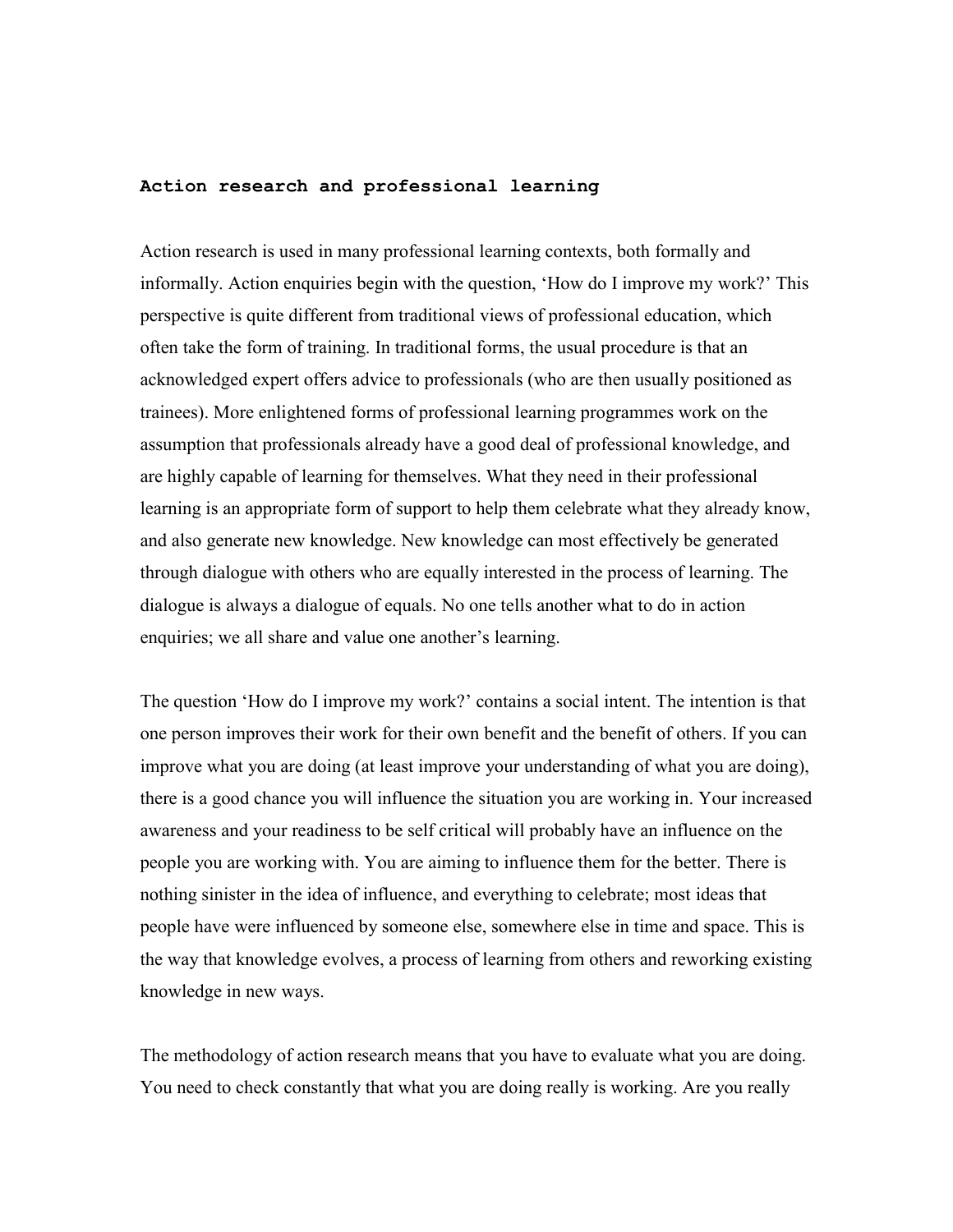influencing your situation or are you fooling yourself? This awareness of the need for self evaluation shows your willingness to accept responsibility for your own thinking and action. Accountability is part of good professional practice. You are always aware that you have to give good service, to attend to the needs of others in the way that is best for them, and to show that you have responsible attitudes and behaviour. In doing action research you are giving an account of yourself. You are showing that you are a responsible person and can justify what you are doing with good reason. Action research helps you to formalise your learning and give a clear and justified account of your work, not on a one-off basis, but as a continuing regular feature of your practice.

## *Professional assessment and appraisal*

Ongoing assessment is an increasingly regular feature of professional working arrangements. The idea of incremental learning is also increasingly accepted, when people build on previous learning, developing and transforming past practice in new contexts. It is anticipated that people can transfer their skills and knowledge to work requiring a higher level of expertise. Formative (ongoing) assessment monitors this kind of professional incrementalism, and allows practitioners to evaluate and modify their actions as appropriate.

Appraisal is also part of professional development programmes, and action research offers a new focus that enables people to celebrate their learning together. Social relationships tend to change. Traditionally, appraisal has been seen as the responsibility of a manager who is authorised to make judgements about the professionalism and competence of staff. Action research is a form of personal self evaluation, and also creates contexts for critical conversations in which all participants can learn as equals. Action enquiries begin with an individual's question, 'How do I improve my work?'. When the enquiry is shared with others, and they wish to become involved – possibly by critiquing, or by deciding to do something similar, or by offering ideas for new enquiries – then the question changes to 'How do we improve our work?'. Appraisal and professional assessment become a context for collaborative learning in the workplace.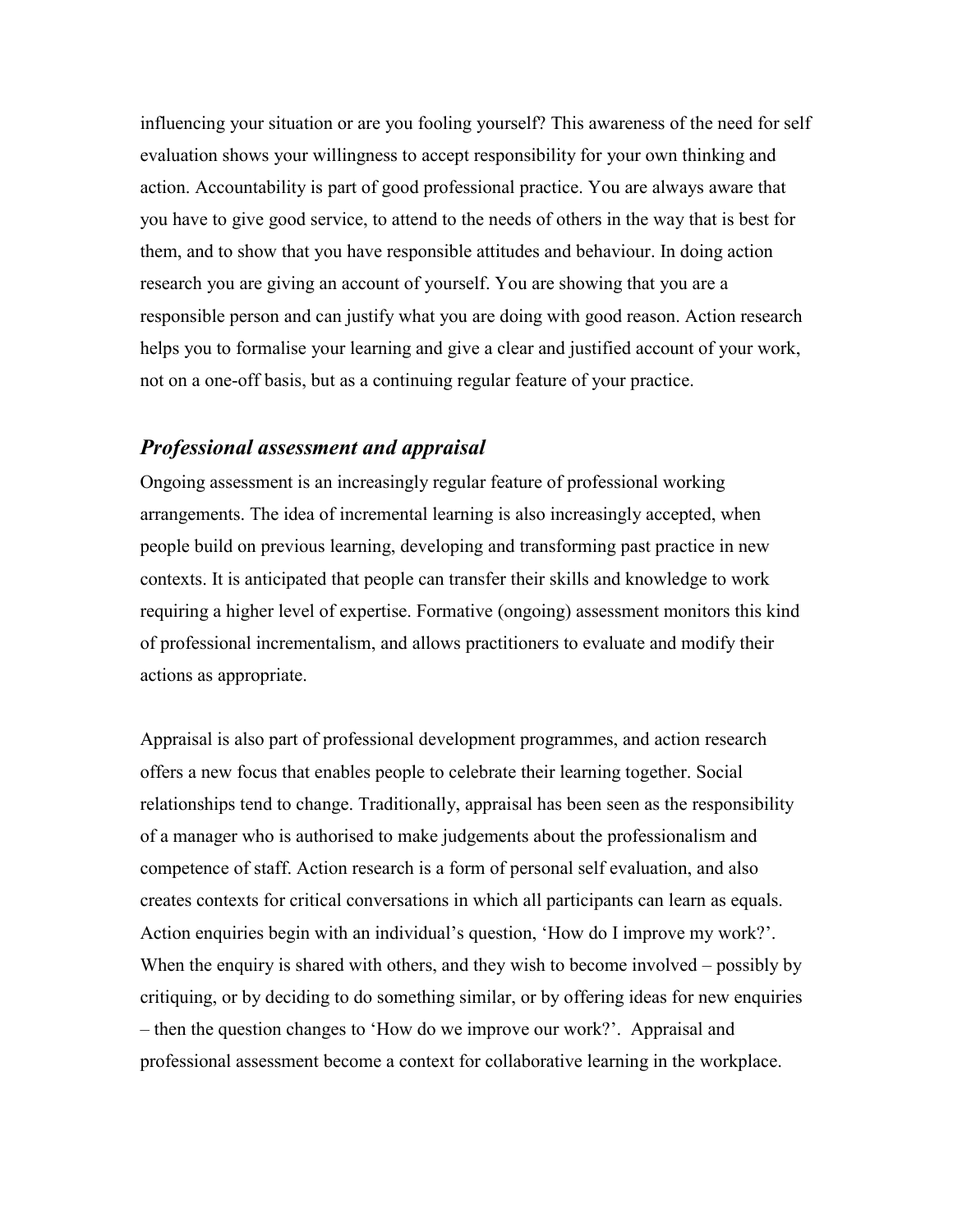How do I do action research?

The basic steps of an action research process constitute an action plan:

- We review our current practice,
- identify an aspect that we want to investigate,
- imagine a way forward,
- try it out, and
- take stock of what happens.
- We modify what we are doing in the light of what we have found, and continue working in this new way (try another option if the new way of working is not right)
- monitor what we do,
- review and evaluate the modified action,
- $\bullet$  and so on  $\ldots$

(*see also* McNiff, Lomax and Whitehead, 1996, and forthcoming)

Two processes are at work: your systematic actions as you work your way through these steps, and your learning. Your actions embody your learning, and your learning is informed by your reflections on your actions. Therefore, when you come to write your report or make your research public in other ways, you should aim to show not only the actions of your research, but also the learning involved. Some researchers focus only on the actions and procedures, and this can weaken the authenticity of the research.

A number of models are available in the literature. Most of them regard practice as nonlinear, appreciating that people are unpredictable, and that their actions often do not follow a straightforward trajectory. The action plan above shows action reflection as a cycle of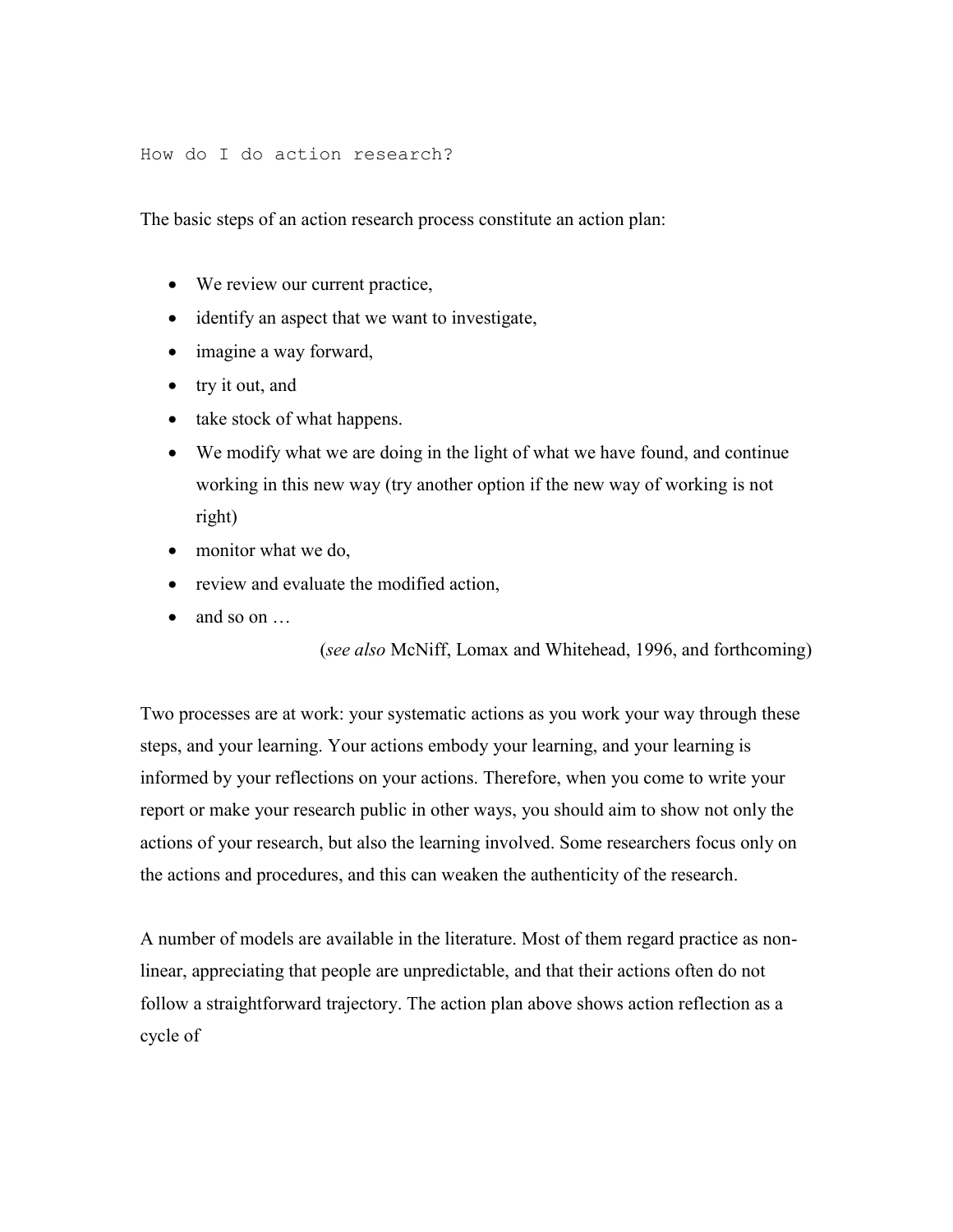identify an area of practice to be investigated; imagine a solution; implement the solution; evaluate the solution; change practice in light of the evaluation …

This action research cycle can now turn into new action research cycles, as new areas of investigation emerge. It is possible to imagine a series of cycles to show the processes of developing practice. The processes can be shown as a spiral of cycles, where one issue forms the basis of another and, as one question is addressed, the answer to it generates new questions.

Remember that things do not often proceed in a neat, linear fashion. Most people experience research as a zig-zag process of continual review and re-adjustment. Research reports should communicate the seeming incoherence of the process in a coherent way.

# *The generative transformational nature of evolutionary processes*

My own view is that we live in a deeply unified universe, where all things are connected, often in very distant ways, but their effects are evident in the lives of everyone – the 'butterfly effect', where the beat of a butterfly's wing locally can have repercussions in far-flung global terms. For me, all open-ended systems have the potential to transform themselves into richer versions of themselves. Humans and human interactions, by the fact that they are living, are open systems. I like the following diagram, to show the process of development as an expanding spiral. This diagram captures (I hope) the dynamic movement of consciousness, practice, dialogue, social formations. It is bounded only by mortality. The model is frequently adopted (and adapted) in the literature.

(diagram coming soon)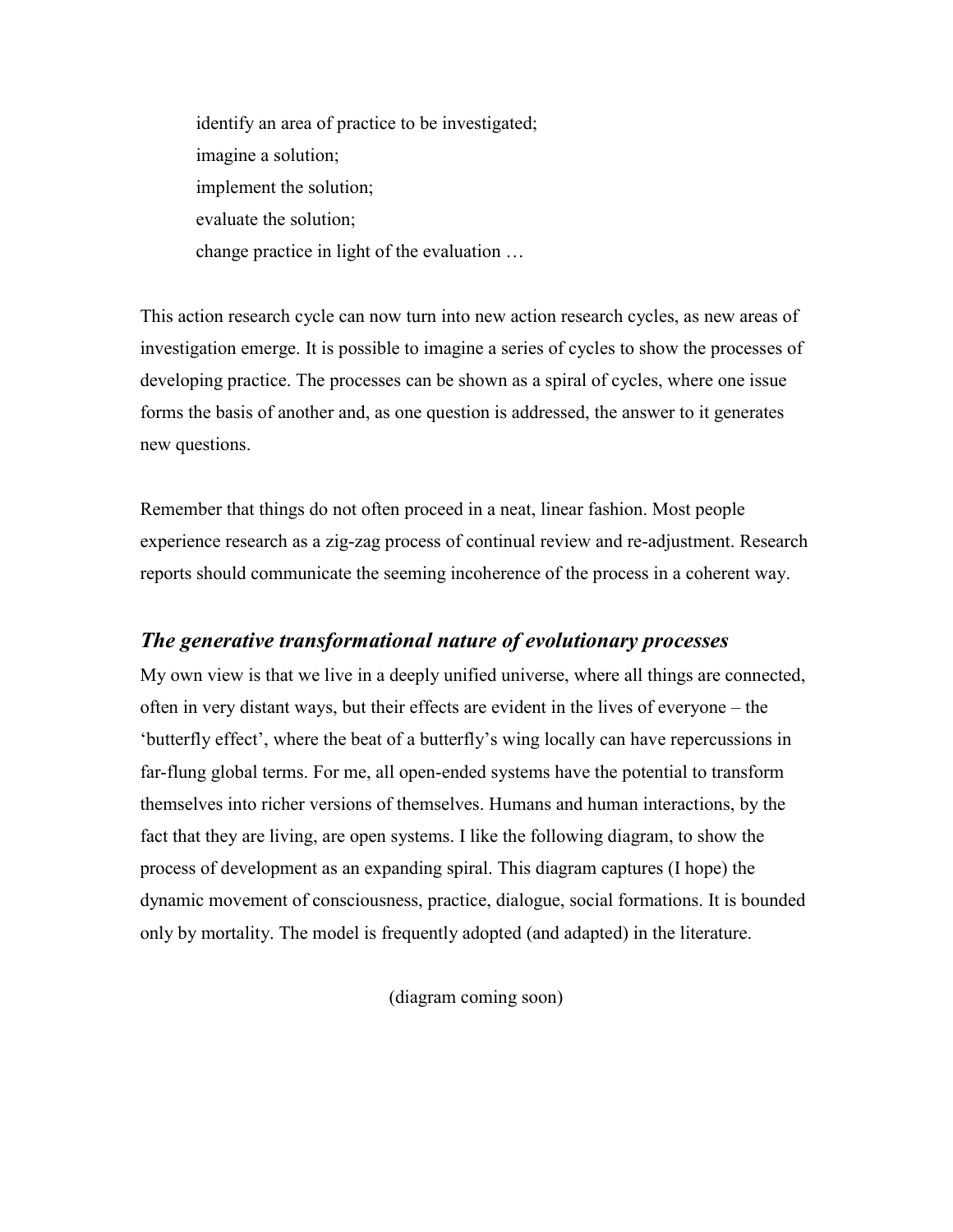#### **What is the focus of action research?**

Different researchers concentrate on different aspects of action research. Some are interested in procedures. As long as the action steps are right, they feel, this is good action research. The quality of action research is judged rather as ballroom dancing or ice skating: specific steps are executed in a specific sequence with anticipated outcomes. Other researchers feel that a focus on method is not enough. They believe that action research can help us make sense of our lives. We need to move beyond the surface structure of method (although this is still important), and look at the deep underlying structure of our values and intentions in living our lives.

## *Values into practice*

Every one of us lives according to values. There are no overarching structures of values to tell us which values to hold; each one of us makes our own choices. Some people believe in the rights of individuals; others do not see individuals as having rights. Business tends to work on a different set of values than health care. It is not unusual for values systems to be in conflict, and this is when problems can arise. People often are not able to resolve the situation and live together with their different values.

Action research begins with values. As a self reflective practitioner you need to be aware of what drives your life and work, so you can be clear about what you are doing and why you are doing it. You might need to spend time clarifying for yourself the kinds of values and commitments you hold. This would be a firm starting point for your action enquiry.

Sometimes we say we believe in something, but are unable to live according to what we believe, for a variety of reasons. Here we would experience ourselves, in Jack Whitehead's words, as 'living contradictions'. A point of entry for action research would be to find ways of overcoming the contradiction so that we might live more fully in the direction of our values.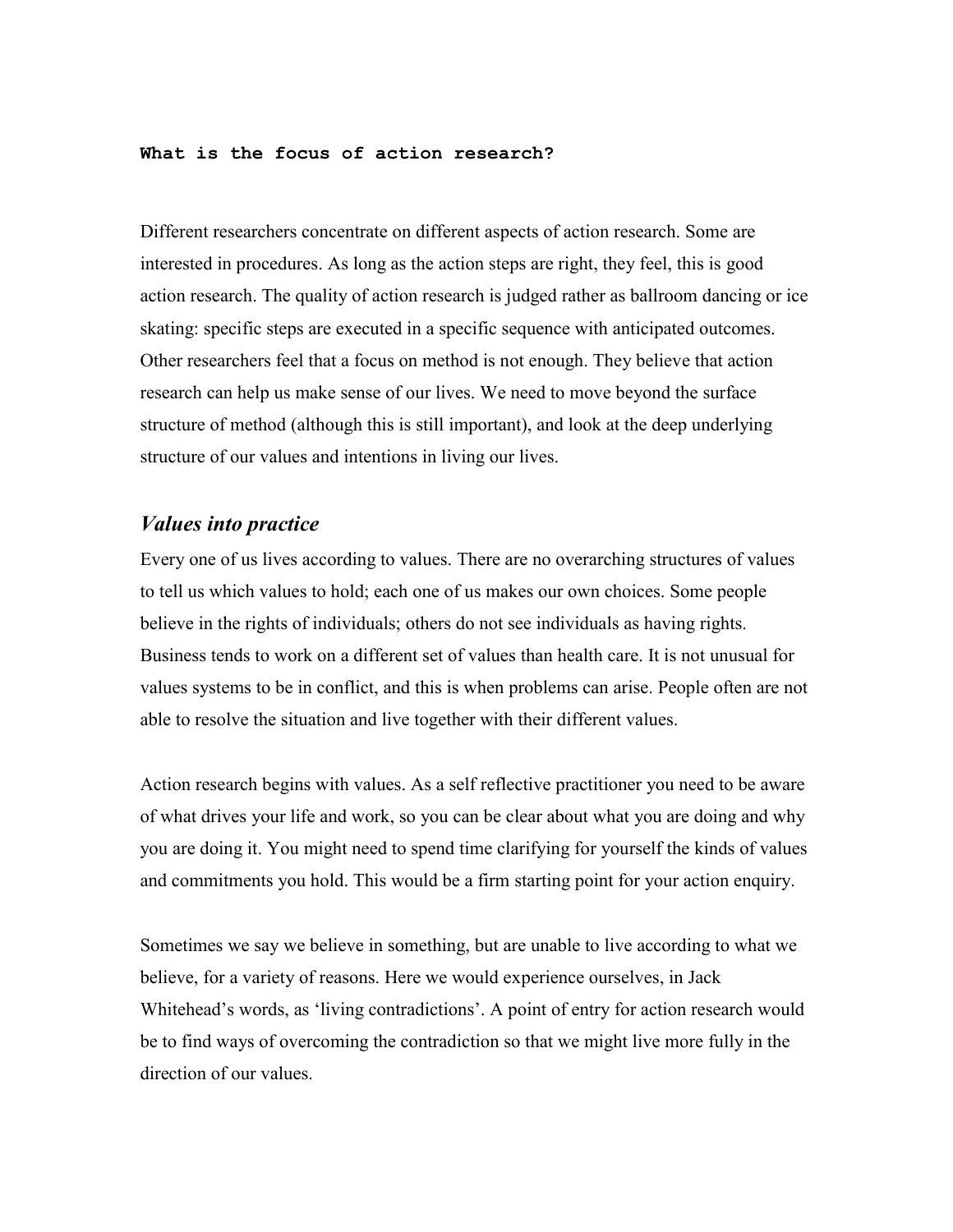### Action planning

A number of action plans are available in the literature. The action plan that has grown in popularity around the world is the one developed by Jack Whitehead. The aim is to encourage you, a practitioner, to ask critical questions about your own practice, and find the answers for yourself. No one else can give you answers. Other people can comment and advise, but only you can say what is right for you and your situation. It could be that there are no answers to your particular issue, but the process of asking questions is as important as finding answers.

Here is a modified version of Jack's action plan. On the next page, the plan is explained in greater detail.

- What issue am I interested in researching?
- Why do I want to research this issue?
- What kind of evidence can I gather to show why I am interested in this issue?
- What can I do? What will I do?
- What kind of evidence can I gather to show that I am having an influence?
- How can I explain that influence?
- How can I ensure that any judgements I might make are reasonably fair and accurate?
- How will I change my practice in the light of my evaluation?

There is always a dilemma between suggesting action plans and avoiding making them appear as prescriptive. In action research, everyone takes responsibility for their own practice and for asking their own questions. You do need to ensure, however, that your research is reasonably systematic and rigorous. In doing your research you are aiming to make a claim that you have improved practice, so you do need to produce validated evidence to support that claim.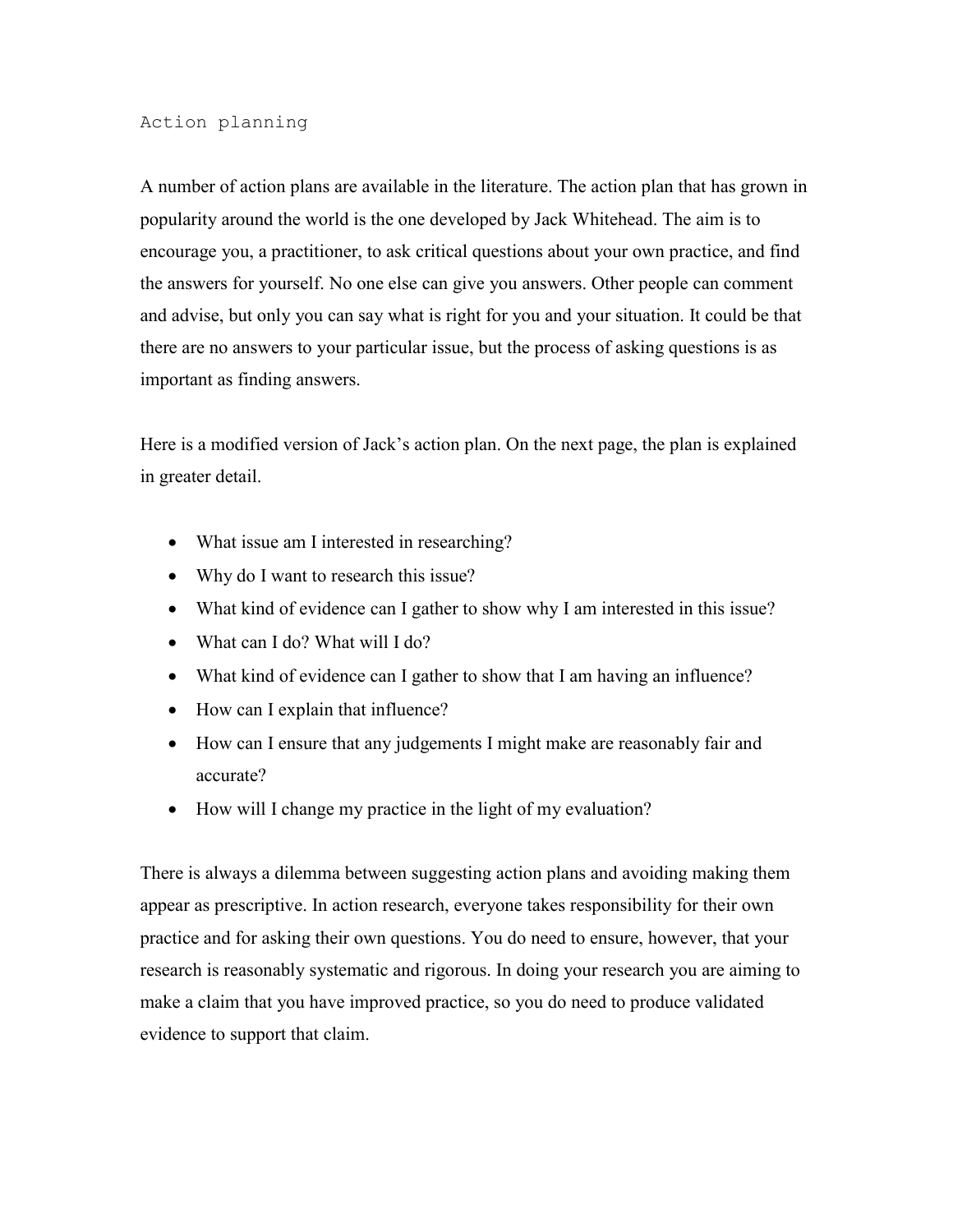#### **The action plan in detail**

In deciding to do action research, you are showing your intent to learn more about a particular issue within a particular situation. Your research is a conduit for your learning. It can take the following form:

# *What issue are you interested in researching?*

Ask yourself, 'What is especially high in my mind at the moment?' The research issue you identify could be wide in range and scope, such as the state of the economy or the working ethos of your organisation. It could also be narrowly focused on one small area, such as how you can maintain your diary systematically. Often what might appear as a small issue turns out to be symptomatic of much wider ones.

Some researchers present the idea of a research issue as a problem. Action research is not only problem solving, though it contains elements of problem solving. It does mean problematising issues and engaging with them; questioning what is happening, and asking how it might be improved. This then involves asking questions about the conditions that are allowing the situation to be as it is, and finding ways of changing the conditions. The main point is to identify an area you wish to investigate, and be reasonably clear about why you wish to get involved.

It is important, in your first action enquiries, to be reasonably sure that you can do something about the issue you have identified. You should be practical and ask, 'Can I actually do something about this issue? Can I influence the situation, or is it outside my scope?' If it really is outside your scope you should be realistic and leave it. Having said that, do not give up altogether. Aim to address one small aspect of your work. While it might be true that you cannot change the world, you can certainly change your bit of it; and if everyone changed a small bit at a time, a lot of change could happen quickly.

Once you have identified a research issue, you should formulate a research question. This can be stated in terms of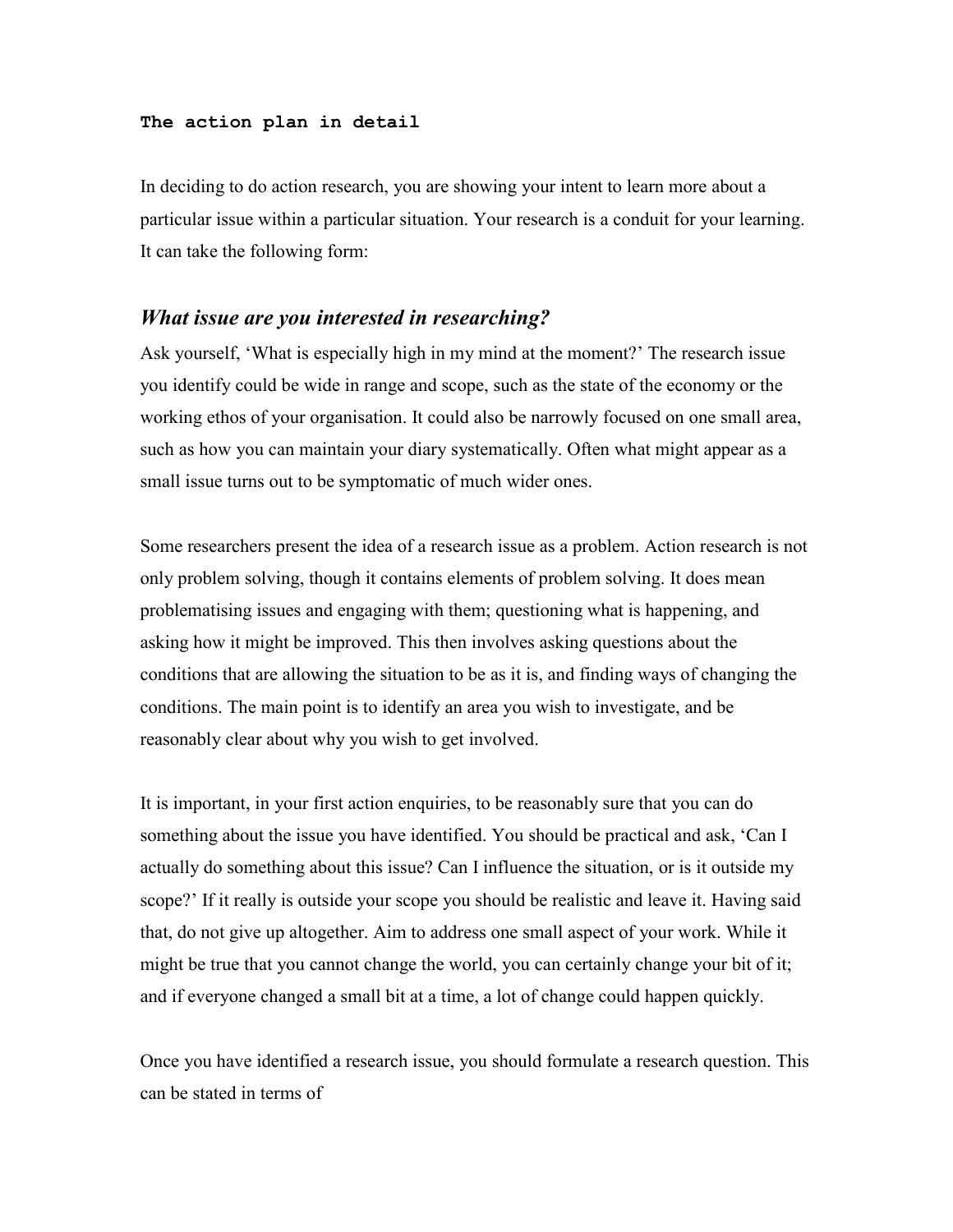How do I ...?'

For example,

- How do I improve my relationships with my colleagues?
- How do I help John overcome his fear of flying?
- How do I manage my work schedule more efficiently?

The main ideas are:

- I am asking a real question about something that is important to me, and I am hoping to find ways of engaging with it;
- I am a real person;
- I am trying to improve something; this might be my own understanding, or it might be an aspect of the social situation I am in (remember: improvement does not mean perfection. Any improvement is still improvement, no matter how small).

# *Why are you interested?*

You need to be reasonably clear why you want to get involved. The reasons for our actions are often rooted in our values base, that is, the things we believe in and that drive our lives. If you believe that all people have equal rights, you will try to ensure that your workplace is a place in which everyone does have equal rights, and you will organise your own work so that everyone has the opportunity to exercise their rights. The trouble is, we often work in situations where it is not possible to live in a way that is congruent with what we believe in. You might believe in equal rights for all, but your workplace could well be a place where the rights of some people are denied. As your research progresses you might find that you are the one who is denying equal rights to others. You should expect surprises like this.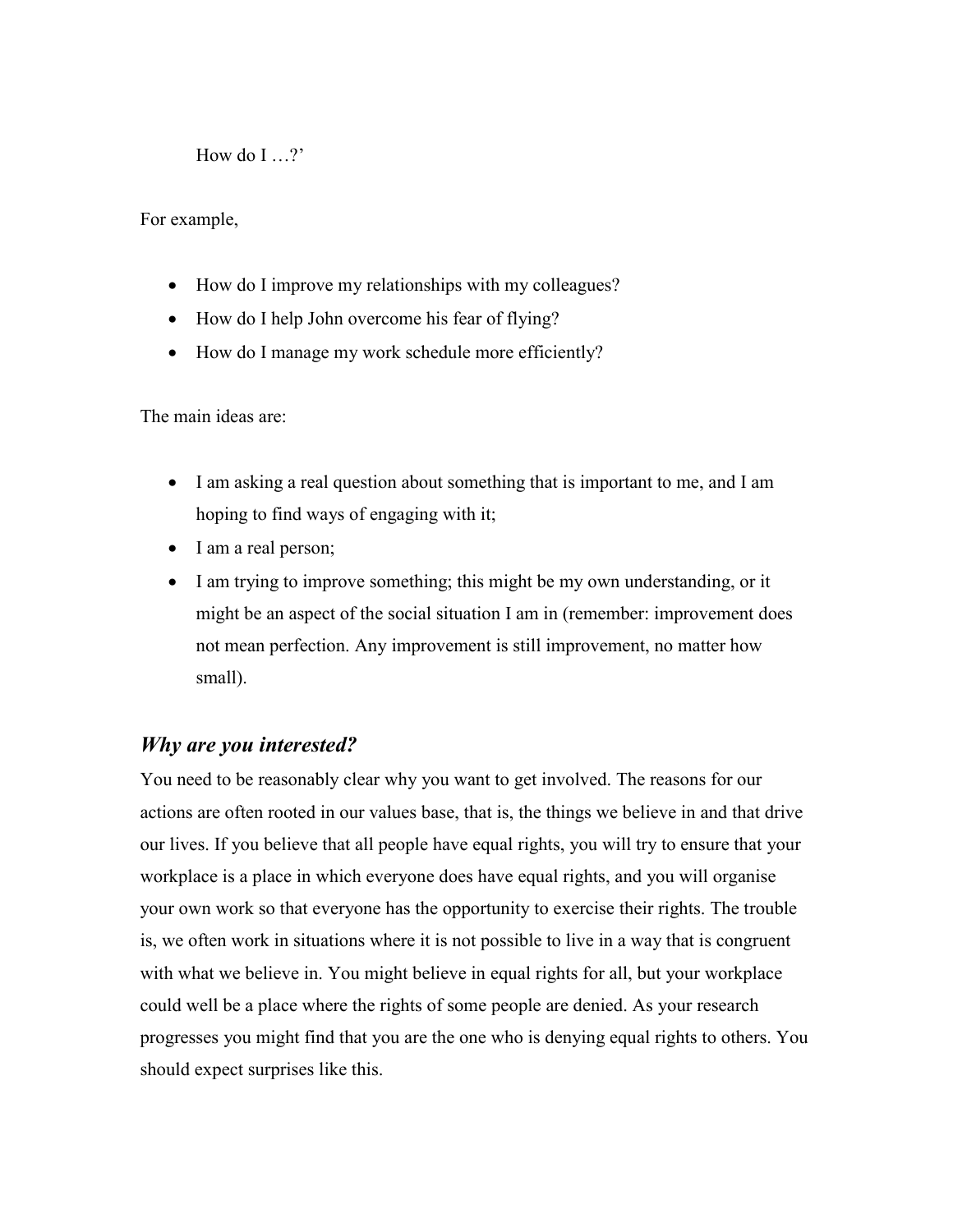Action research is a way of working that helps us to identify the values that are important for our lives and to live in the direction of those values, that is, take them as the organising principles of our lives. It is unlikely that we will ever get to a situation where our work and situations are entirely congruent with our values. But we are not aiming for 'end products'; we are aiming to find right ways of living.

### *What kind of evidence can you gather to show why you are interested?*

If you are in a situation where things are not as you would wish them to be, how can you show that situation so that other people can relate to what you are experiencing? How can you show what the situation was like, which made you resolve to do something about it?

You need to gather data about the situation, and you can use a variety of methods for this – journals, diaries, notes, audio and videotape recordings, surveys, attitude scales, pictures, and so on. You can use different data gathering methods at different times if you wish. You will compare this first set of data with later sets of data, to see whether there is any change and whether you can say that you have influenced the situation. Aim to gather as much data as you feel is right; most people gather too much to begin with.

You need to begin identifying working criteria to help you make judgements about whether the situation might be improving. These criteria would be linked with your values. If you believe that all people should be treated fairly, a criterion will be whether you can show that people are being treated fairly. The criteria you identify might change as the research project develops. Your data will turn into evidence when you can show that it meets your nominated criteria.

# *What can you do about the situation? How do you act in order to influence it in an educative way?*

You need to imagine ways in which you might begin taking action. You might want at this stage to consult with others about how you could move forward. These others could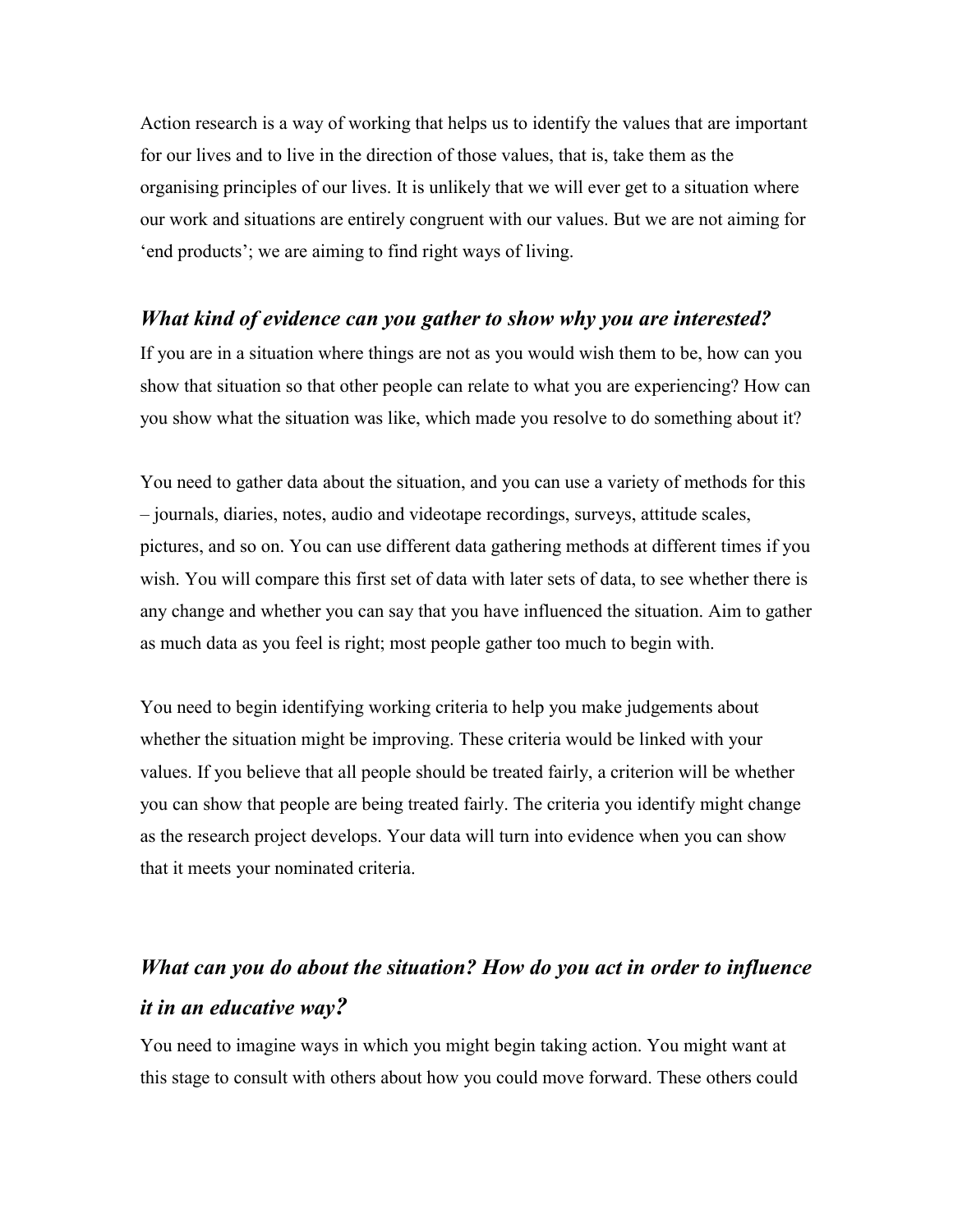be your critical friend or your validation group. A validation group is a group of people you invite to look at your research from time to time, and offer critical feedback. The decisions you come to about what action to take will be your own decisions; you take responsibility for what you do. You need to consider your options carefully and decide what you can reasonably expect to achieve, given the time, energy and other resources you have.

Having decided on a possible strategy, you now need to try it out. It might work and it might not. If it does, you will probably want to continue developing it. If it does not, you will probably abandon it, or part of it, and try something else.

# *What kind of evidence can you gather to show your educative influence?*

This is your second set of data, which will also turn into evidence by meeting your nominated criteria. You can use the same, or different, data-gathering methods that you used before. Perhaps you used surveys and interviews to gather your first set of data; now you might want to use audio and video tape recordings which will capture not only people's words but also their expressions and body language. You should try to show, through this set of data, whether there is an improvement in the situation, even though that improvement might be very small. You might also be able to show a development in your own thinking and learning. This is an integral part of the action research process.

## *How do you explain your educative influence?*

Remember that the focus of the enquiry is you. You are always in company with others, so what you do is bound to have an influence on them. How can you show that your influence was as you wished it to be? To gauge your impact on them, you need to get their reactions to how they perceive their relationship with you.

Remember that you are not trying to demonstrate a cause and effect relationship between you and other people's actions. You are not saying, 'I brought about improvement' or 'I made that happen'. You are saying, 'I can show that certain changes took place as I changed my practice, particularly in myself, and different relationships evolved.' You are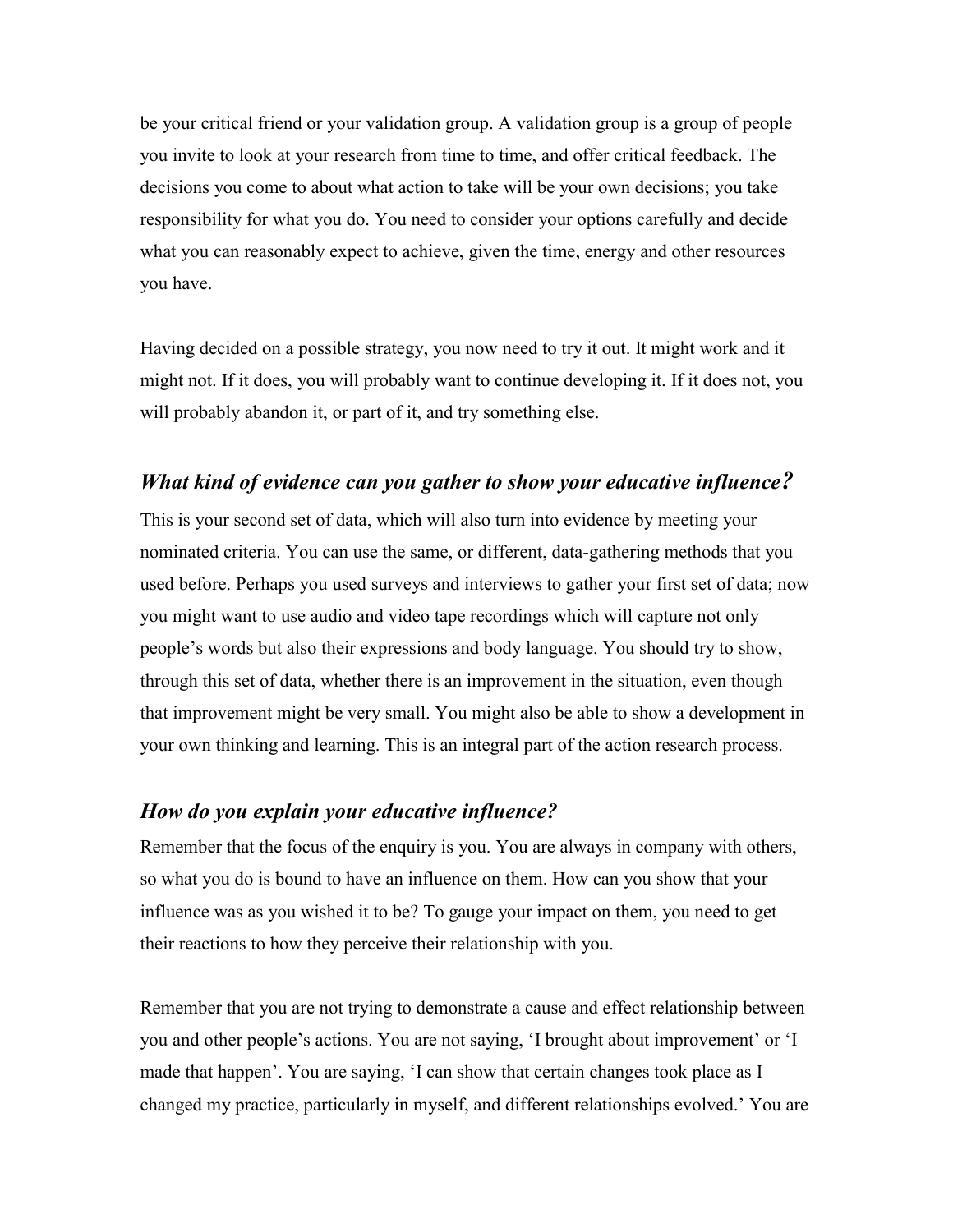aiming to show a development of influence, an unfolding of new understandings and actions from people working together in new ways, and their influence on one another, that is, how they learn with and from one another.

# *How do you ensure that any judgements you make are reasonably fair and accurate?*

If you say, 'I think that such and such happened', you can expect someone to say, 'Prove it.' The answer is that you can't. You can't prove anything. The word 'prove' does not exist in action research. You can however produce reasonable evidence to suggest that what you feel happened really did happen, and you are not just making it up.

In saying that you believe you have influenced your situation for good, you are making a claim to knowledge. You are also producing evidence to back up the claim. Now you need other people critically to consider your claim and agree that you have good reason for making your claim. They might agree that you are justified in making your claim, and their agreement would be validation of your claim. They might suggest that you need to look at the research again and gather further data, perhaps, or tighten up the link between your data and your criteria. Once you have other people's validation you can say in all honesty, 'I am claiming that I have influenced this situation because I started looking at ways in which I could improve what I am doing, and I now have the endorsement of other people to show that what I say I am doing constitutes a fair and accurate claim.'

## *How do you modify your practice in the light of your evaluation?*

You will probably carry on working in this new way because it seems to be better than the way you were working before. It is more in line with the way you wish things to be. You are living in the direction of your values (though you might still have far to go).

This does not mean closure. Although you have addressed one issue, others might have emerged which now need attention. Perhaps in addressing one issue, you have unearthed other issues that you had not expected. There is no end, and that is the nature of developmental practices, and part of the joy of doing action research. It resists closure.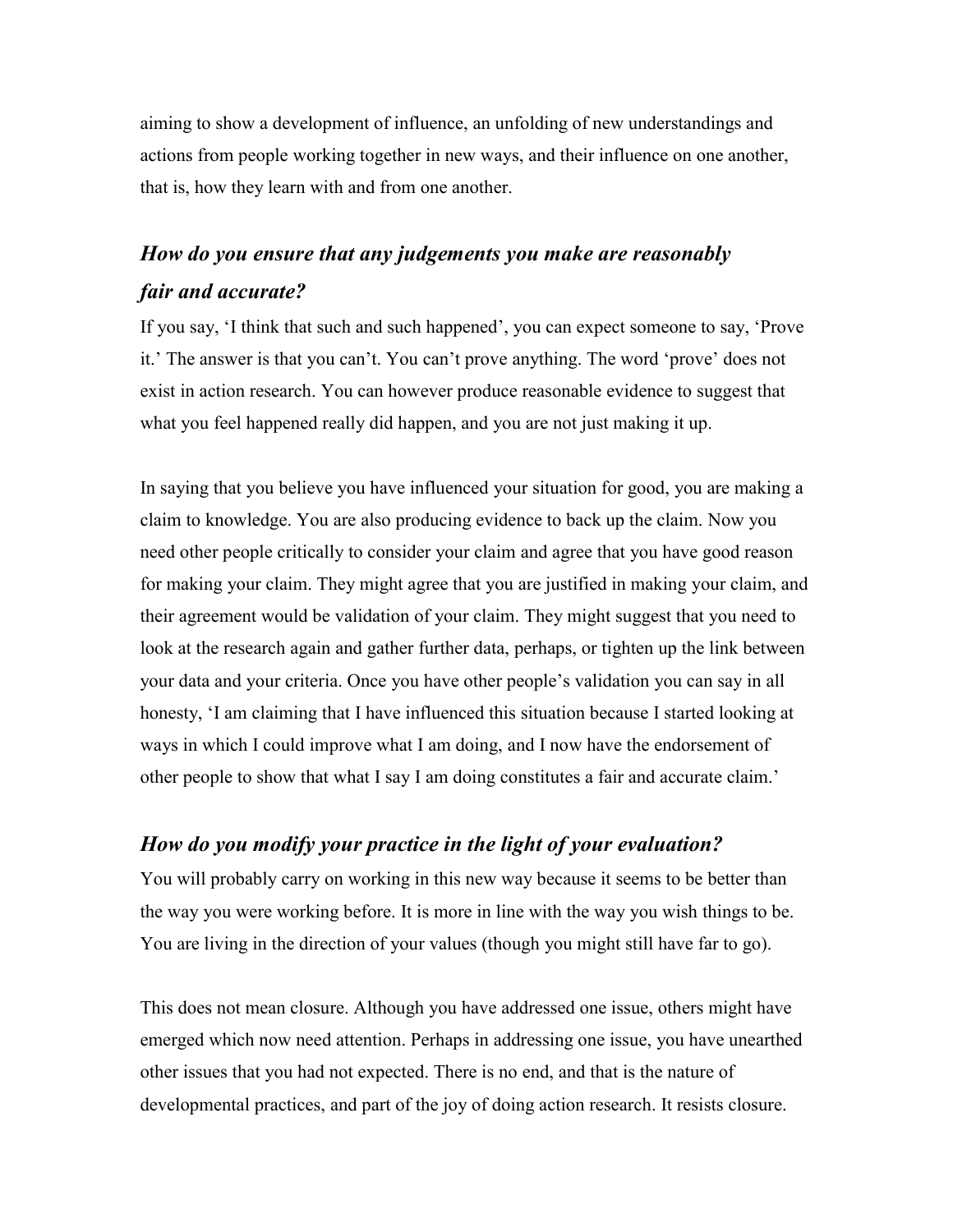Each ending is a new beginning. Each event carries its own potentials for new creative forms.

This is what makes action research a powerful methodology for personal and social renewal. You are thinking and searching all the time. You are never complacent or content to leave problematic situations as they are, because you refuse to become complacent or lazy. As long as you remain aware, alert, constantly open to new beginnings, you will continue growing into all the persons you are capable of becoming.

#### **Criteria**

There are two sets of criteria you need to give attention to. The first is in relation to your research; the second is in relation to your research report.

# *Criteria for action research projects*

When we wish to make judgements about something to establish its value, we set criteria to help us make those judgements. Criteria are the standards we use to make judgements.

Criteria can be set and expressed through words (verbally) as well as through actions (non-verbally). In most professional contexts, criteria take a traditional verbal form. A checklist might be drawn up which specifies the criteria: 'The person can do such and such'. These criteria are often communicated in terms of behaviours: 'The person can perform a certain task'. Qualifying as a good manager or teacher, therefore, means that you perform appropriately, and a written record is kept of achieved skills and behaviours.

In action research, criteria are set in terms of the values that inform practice. The values might be expressed verbally – 'I believe in fairness in the workplace' – but they are expressed and enacted physically, for example, when you demonstrate or experience fairness. It is important to recognise that the meanings of these embodied values become clear as they emerge during your research. Often at the start of a project they are not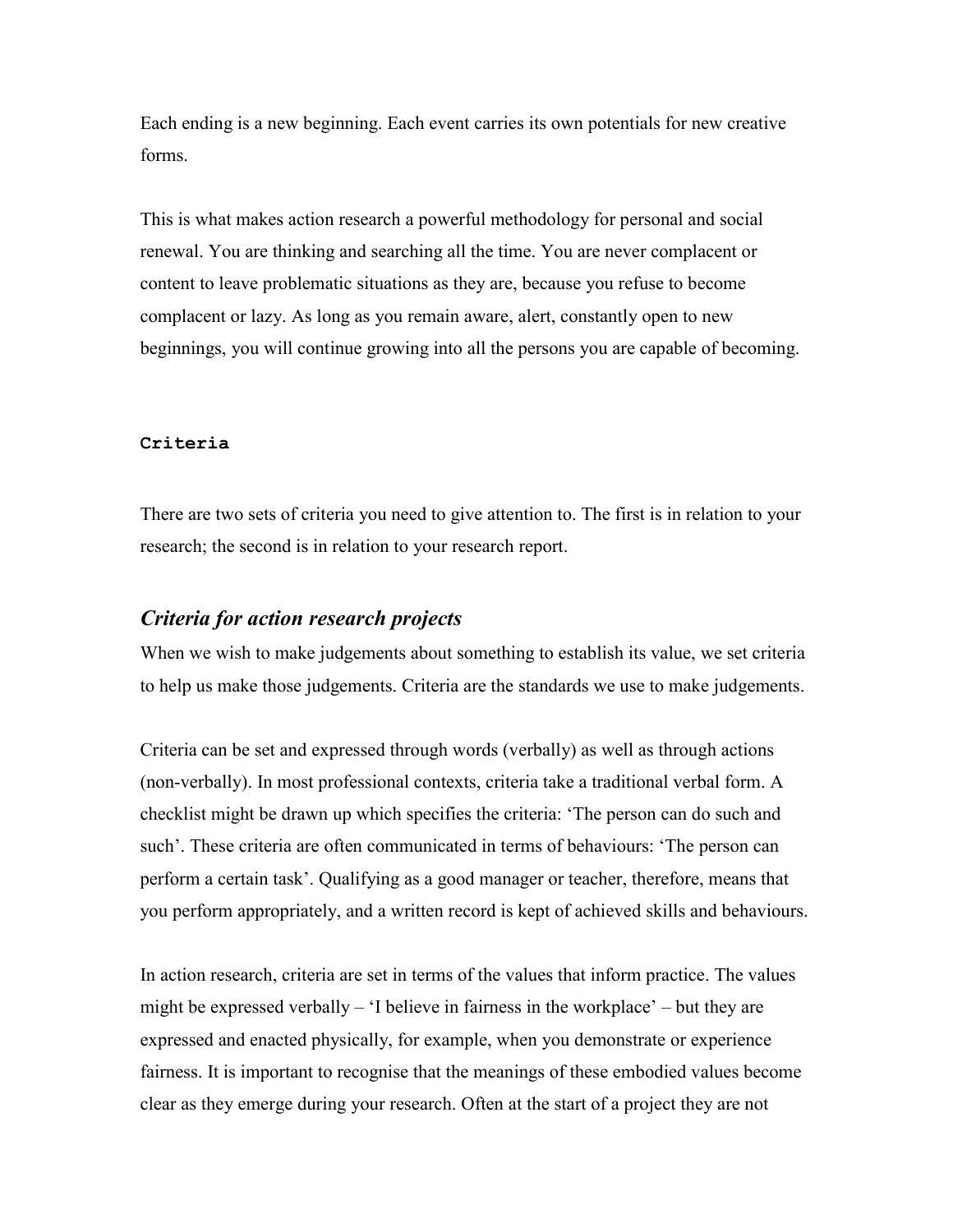immediately clear. You need to think about what is important for your practice and what drives it. The things you believe are important (your values) become your criteria. In the process of clarifying the meanings of your embodied values, as they emerge in practice, you transform your values into your criteria (or standards). You can share these living standards with others, and use them to test the validity of your claims to have influenced the learning of others in an educational way. They are 'living' because they can change during your enquiry (See Part One of Moira Laidlaw's Ph.D. thesis on her search for her educational standards of judgement at http://www.bath.ac.uk/~edsajw/moira.shtml).

To show that you are living in the direction of your values, you need to search your data archive, and produce pieces of data that meet the criteria. When the data match the criteria, those pieces of data become evidence. You use this evidence when you produce your research account and make a claim that you have improved your learning about your situation, and possibly also improved the situation. You make your criteria clear, so that people can see that you are grounding your claim in evidence and it is not only your opinion. You can then say that your practice is evidence based. The evidence you produce is in terms of how you make judgements about the value of your work.

# *Criteria for judging the quality of research reports*

Action research is part of a transition from 'traditional scholarship' to what is called 'new scholarship'. Traditional forms are still dominant, so action research reports still tend to be judged by traditional criteria. Most of these criteria are technical: for example, does the research show a systematic process of data gathering, analysis and interpretation.

However, while technical criteria are important, they are now complemented by qualitative, experiential ones, such as whether people can relate to and learn from your report. Other criteria can be negotiated. These might include considerations of the kind:

- Do you show that you are trying to live in terms of what you believe in?
- Do you show that you can hold yourself accountable for your claims to knowledge?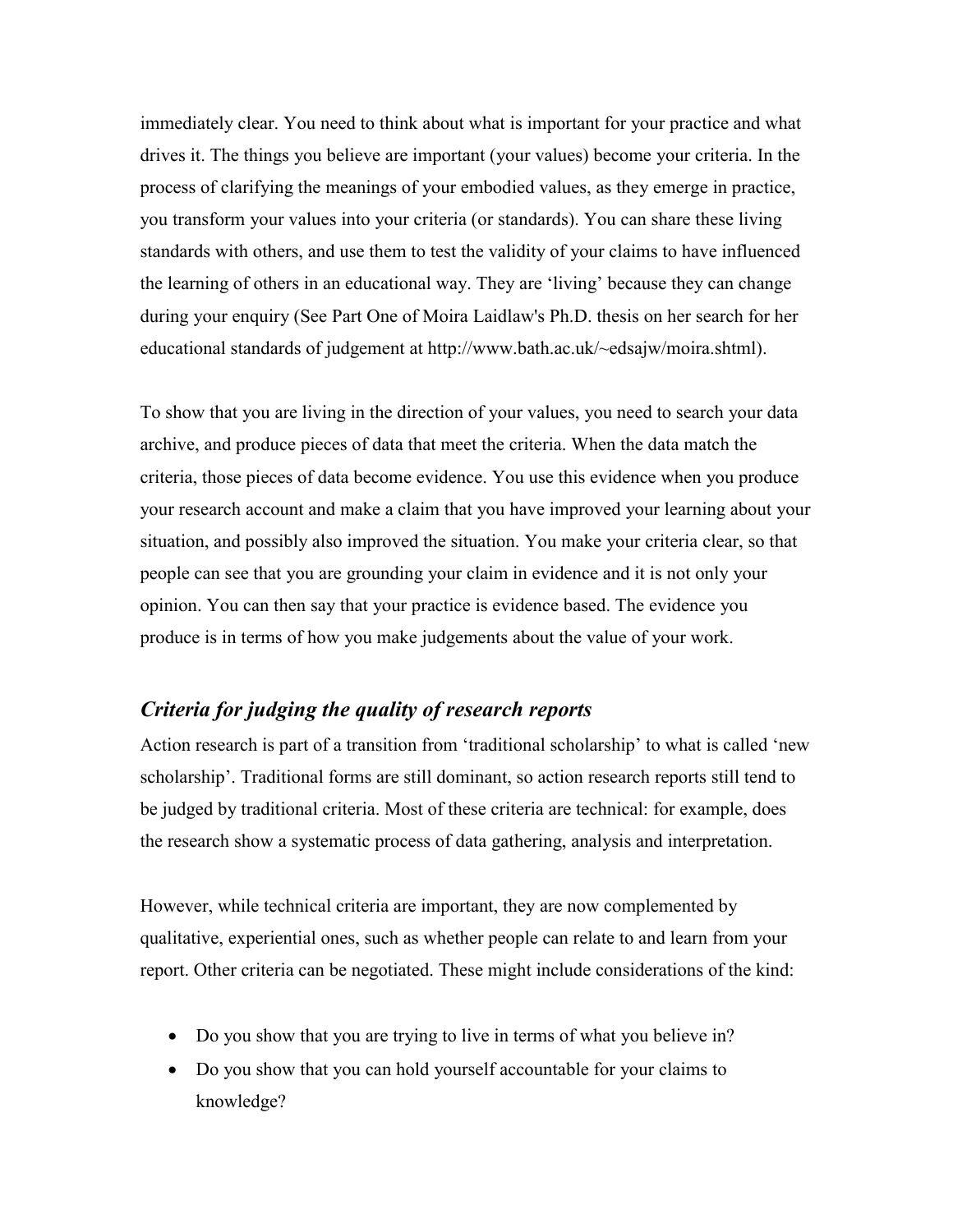Do you show how you have changed your own thinking and practice, and how this has possibly influenced others educationally?

These kinds of criteria enable you to make professional judgements about whether the quality of your understanding, productive work and relationships has been improved.

#### **Critical friends and validation groups**

So that your judgement of your work is not held to be only your opinion, you need to make the work available to the critical scrutiny of others, such as your critical friend and your validation group.

# *Critical friends*

Your critical friend (also called a 'critical colleague' or 'learning partner') is someone whose opinion you value and who is able to critique your work and help you see it in a new light. Critique is essential for helping us to evaluate the quality of the research. You would ask one or two people to be critical friends from the start of the project.

## *Your validation group*

You would also convene a validation group of 4–10 people. Your critical friend might or might not be a member of the group. They would be drawn from your professional circle, and would agree to meet with you periodically to listen to your progress reports and to scrutinise your data. Although they might not be entirely familiar with your research, they would be able to make professional judgements about the validity of your report, and would offer critical feedback. You should listen carefully to their advice, though you are not compelled to act on it.

## *Who sets the criteria?*

The issue of who sets the criteria is contested. In most professional contexts, criteria are set by 'experts', and practitioners are expected to perform appropriately. In action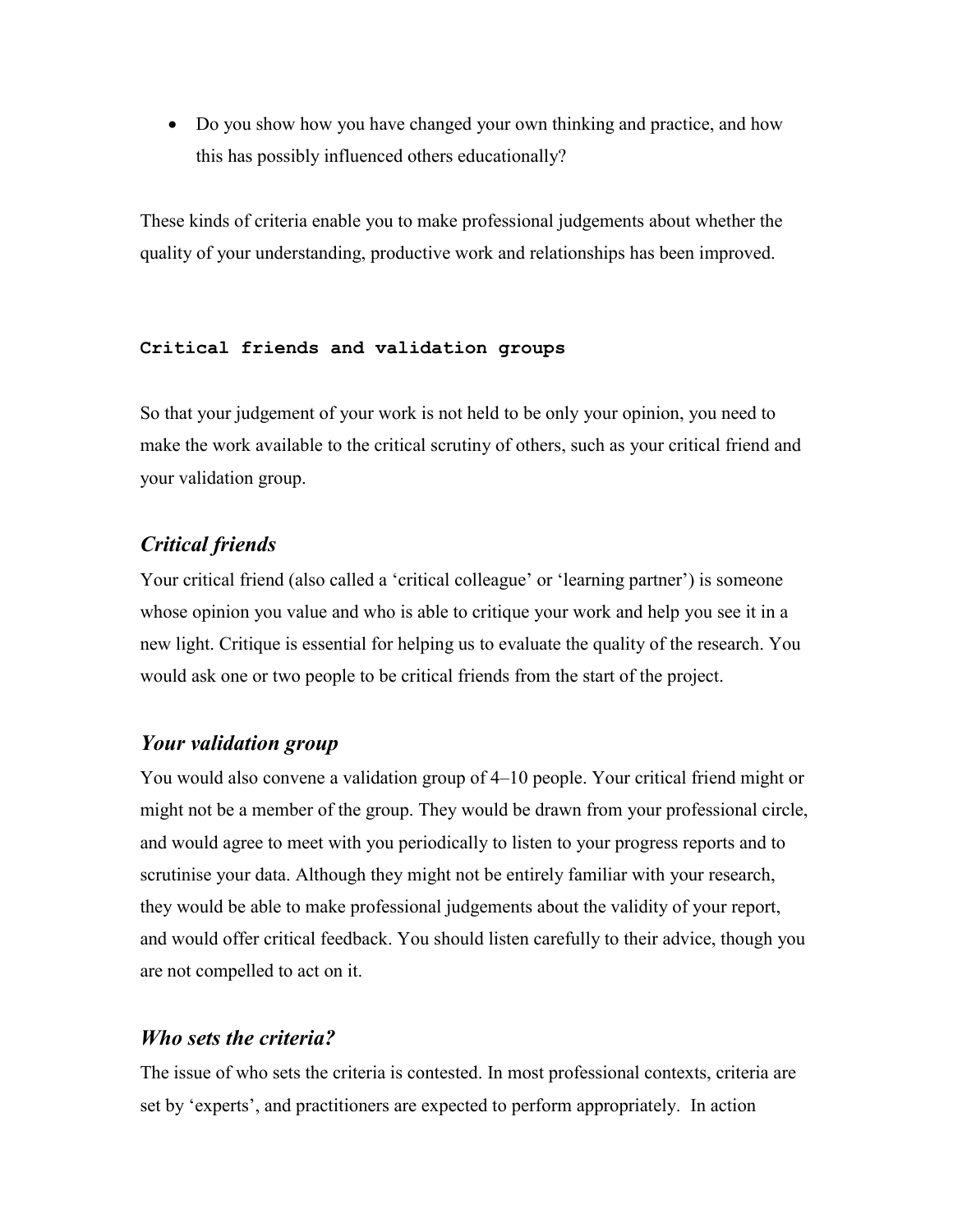research, practitioners take responsibility for their own work and negotiate their own criteria. This can lead to conflict, when practitioners might challenge the right of others to control their work, and when struggles take place for the right to be acknowledged as one-who-knows. Action research does empower practitioners; but you need to be aware of the potential fall-out when you claim that you, too, are a legitimate knower.

#### **Action research and professional development**

Improving the work you do is about learning to do things in new ways. It is a process of professional learning. This is true whether you are just beginning your career or whether you are in full swing. Learning is for life, not just for college.

Many professional learning programmes work from the point of view of the person who is conducting them ('delivering' them in much contemporary language). The emphasis is often on teaching or training, not so much on learning. The assumption is that the trainer knows the answers and passes them on to you, and then supervises you to make sure you are applying them correctly. This delivery model is widespread and often unquestioned.

When action research informs professional development programmes, they work from the point of view of the person who is learning. It is assumed that you already know a great deal. Perhaps your knowledge is intuitive or only roughly worked out, but you still have the answers in yourself, ready for the right stimulus to set them off. You don't need a trainer so much as a supporter, or critical friend, who will listen to your ideas, challenge them, and help you to find alternatives. This kind of facilitative model means that the supporter is also learning; they are not expected to have answers to your workplace-based questions. They actively learn with and from you; it is a dialogue of equals. Of course, being an effective supporter means developing a high level of interpersonal skills, sensitivity and wisdom. Developing these skills is a research process. Your supporter is asking questions such as, 'How do I help you to learn and find out your own answers?' You have formed a community of critically questioning, caring colleagues.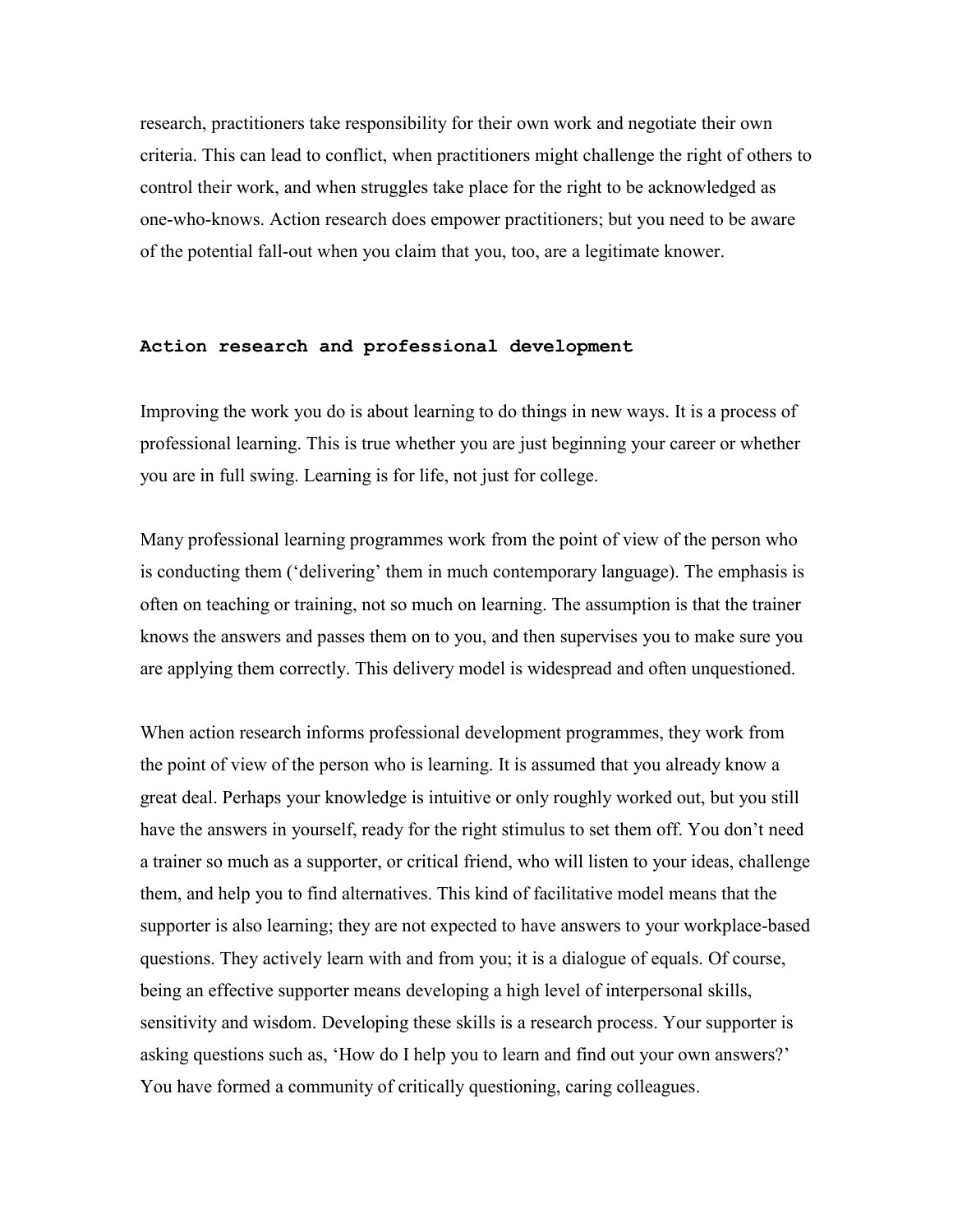Doing action research helps you to grow professionally, to show how you are extending your own professional knowledge. It does this in many ways, including the following:

- Doing your research helps you to examine your own practice and see whether it lives up to your own expectations of yourself in your work. If you say you hold certain values, how can you show that you are living in their direction?
- By showing other people what you are doing, you can establish a systematic evaluation procedure. If you are a manager, you are showing how you are supporting the learning of those in your organisation, and you can say why you think this is happening. You can produce clear evidence to show progress. You can let the voices of others come through to explain how their learning has improved because of your intervention. If they say that you don't seem to be helping them, you can try to change the situation so that you are.
- You can identify the criteria, or standards, that you and others are using to judge the quality of what you are doing. You identify how you understand your professionalism, in negotiation with others, and you show how you are trying to live in this way.

You should always try to maintain your professional learning. Too often people assume that once they have achieved qualified status, they don't need to learn any more. How do you understanding professional learning? Are you in a stable place, where you believe you have learnt all there is to know? Are you going to learn for the next six months, and then take a rest? Or are you going to regard learning as a lifelong process that is as natural as breathing? It is your choice.

#### **Why do action research?**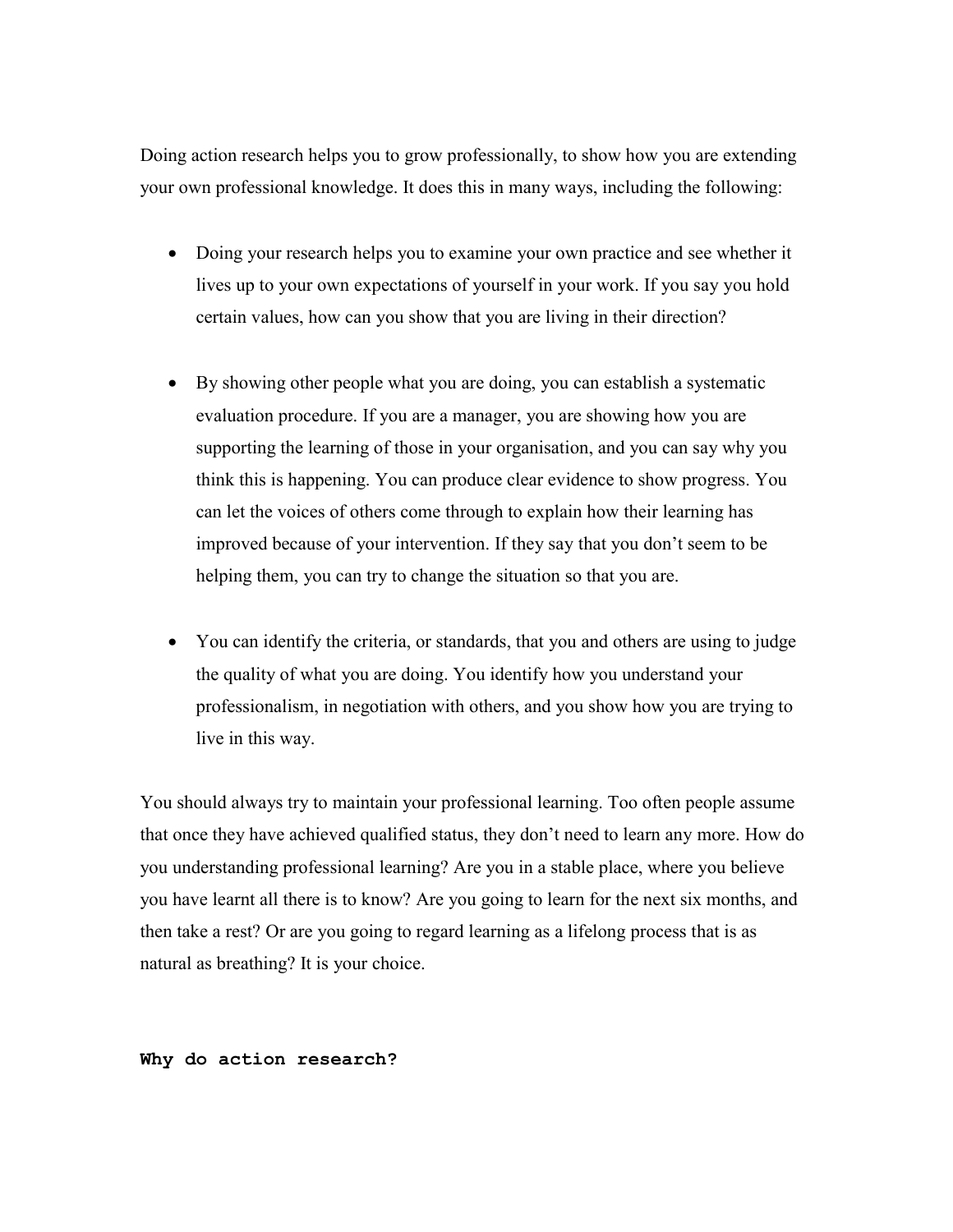Sometimes people criticise action research as idle self-contemplation. This is not so. People do action research as a way of helping them understand how they can influence social change. This commitment is contained in Marx's idea that it is not enough only to understand the world; the intent is to change it for the better.

Action research questions take the form, 'How do I improve what I am doing?' This question has an underlying intent to help other people, on the following principles:

- You decide to investigate what you are doing with a view to improving it.
- This will help you to understand the situation more fully.
- Your developed understanding will help you to evaluate your work and change it as necessary.
- Your way of working might influence others; how can show this?
- You do this by checking your perceptions of what is happening against theirs.
- You change your way of working in light of their perceptions. You negotiate this with them.
- Your collective agreement about these things helps you all to understand the situation better.
- You learn from colleagues, and they learn from you. They decide to try things out for themselves.
- They invite you to become their critical friend, and help them evaluate their work.
- Collectively you are now a community of enquirers. You have changed your social situation, and this is bound to have consequences for wider social contexts.
- Your individual 'I-enquiry' has turned into a collective 'we-enquiry'. You have moved from 'I' to 'we'.

It is not just that you as an individual are investigating your work. You are aware of the reasons underpinning your work, and how it might impact on others. Action research contains a deep commitment by responsible practitioners to hold themselves accountable for their own ways of living and working. You cannot accept responsibility for anyone else (apart from contexts of pathology, or contexts involving babies and young children).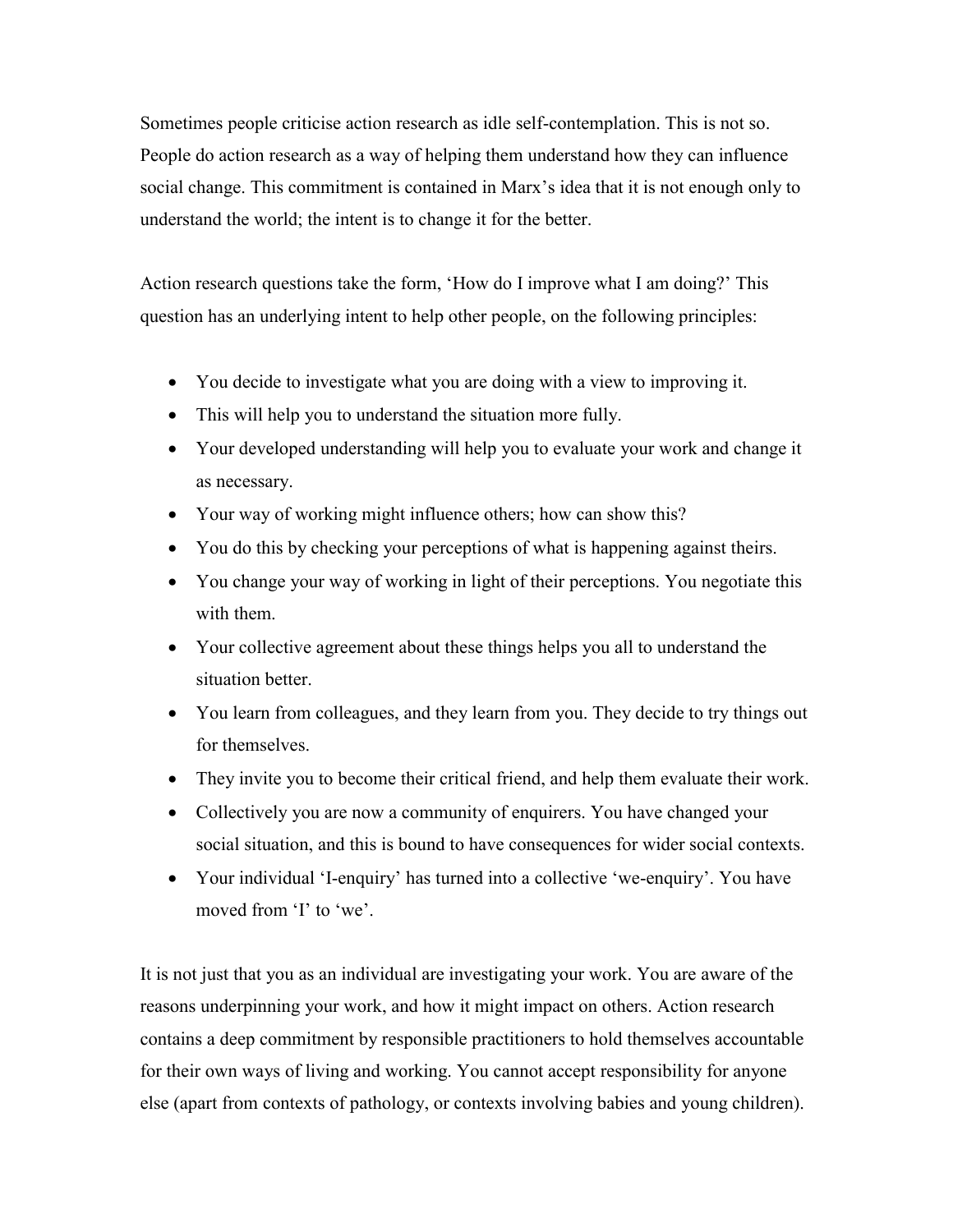You must, however, accept responsibility for yourself. Unless you are prepared to be accountable for yourself, you cannot expect other people to do the same.

## *The need for case study evidence*

It is not enough just to talk about these things. We need to show how we are practising what we preach, otherwise the ideas remain in the imagination and do not move into reality. One of the strengths of action research is that it begins in practice, and people generate their own theories out of their practice. Action researchers are real people in real situations.

There is an overwhelming need for the production of case stories to show how researchers improved their own learning and situations for the benefit of themselves and others. Bodies of case study evidence are growing in books and on web sites (see www.actionresearch.net). The more case studies that appear, the more powerful the body of knowledge becomes. These bodies of knowledge present undeniable evidence that action research constitutes a form of learning that has profound implications for the future of society.

#### **Action research for a good social order**

Seen in this way, action research is something people do in order to improve the quality of life for themselves and for others. It is a way of working that begins with individuals asking themselves, 'How do I improve what I am doing for your sake?' The intention is that one person becomes self-evaluative in order to work better for others with whom they are in company.

This applies not only to the individual action researcher, but to all. We move away from the delivery model of 'I tell you what to do'. No one person tells another what to do. It is a two-way, reciprocal partnership. Everyone (not only one individual) needs to ask, 'How do I improve what I am doing for your sake?' Each one has to accept the responsibility of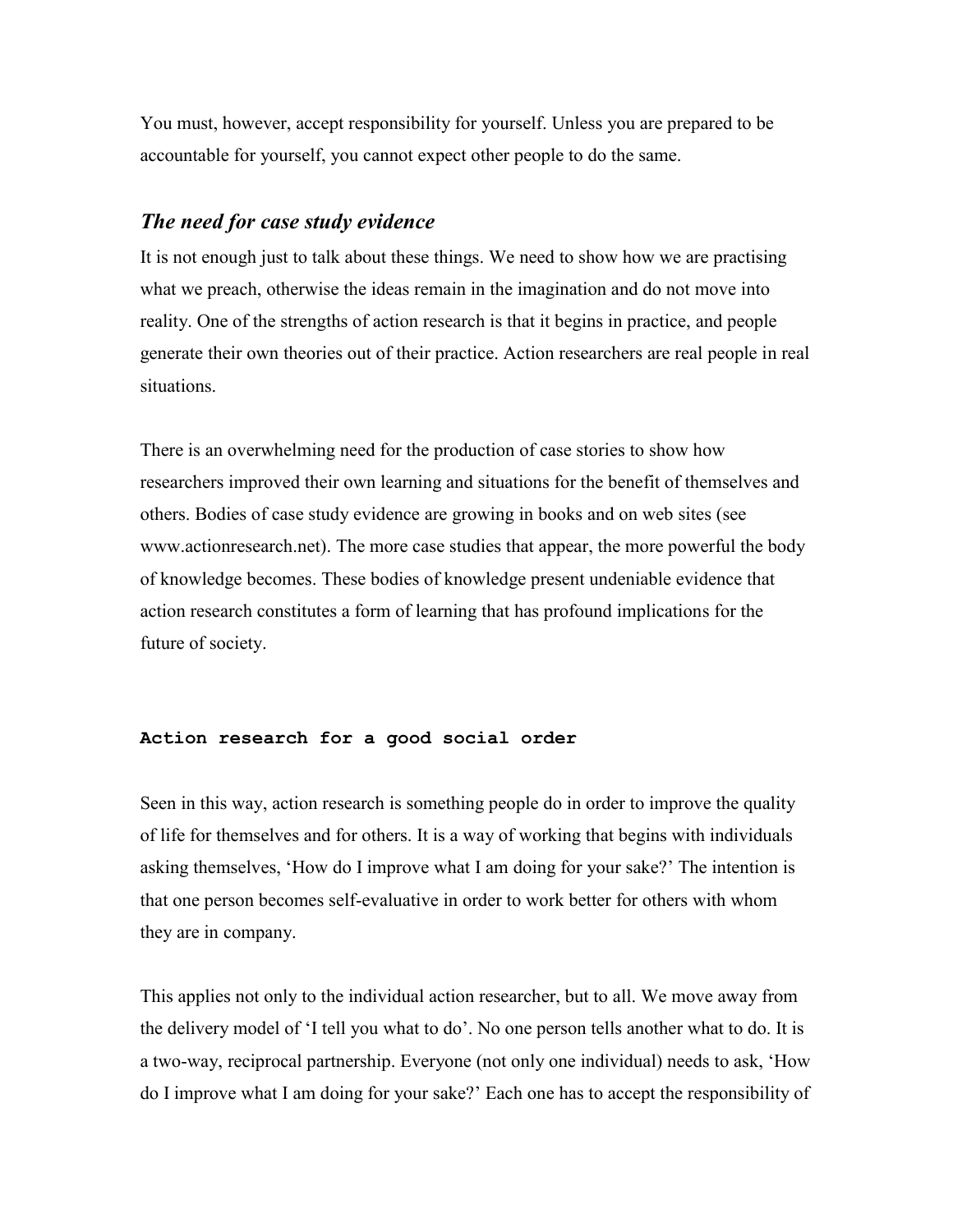their own actions and lives. Each person aims to be a better individual so that, collectively, they can contribute to the formation of a better society.

People often point out the hard political realities of living and working within social and professional contexts. The realities are that particular ways have become established, and these ways are protected by people who are happy with the status quo. These ways of working become established structures, and individuals are often deliberately silenced, and sometimes vanish, within these structures. Some people say it is not possible to change established ways. Action researchers would respond that this is not so. First, we have to believe that it is possible to change things, otherwise we might as well give up right now on every effort and programme to improve the quality of life – medical research, world adventure and exploration … If we live in hope, at least we have some idea of what we can achieve. If we do not, we can be sure of a zero outcome. Action research is one way to influence social change. If everyone did a bit extra for someone else, the world would instantly be a happier and more productive place for all.

#### **Whole organisation development**

Given these ideas of how individuals can work together to create their own societies, it is not difficult to imagine how whole organisation development may be encouraged. Each individual undertakes their personal enquiry into an aspect of their own practice, and then shares that enquiry with others, and together they form research collectives. These collectives can systematically evaluate the practice of one individual, or they might ask their own collective questions about how they can improve their understanding and circumstances. Much social and community development happens along these lines.

### *Managing organisational change*

The concept of collective involvement can be particularly challenging for people positioned as managers, for they may need to develop new ways of thinking and working,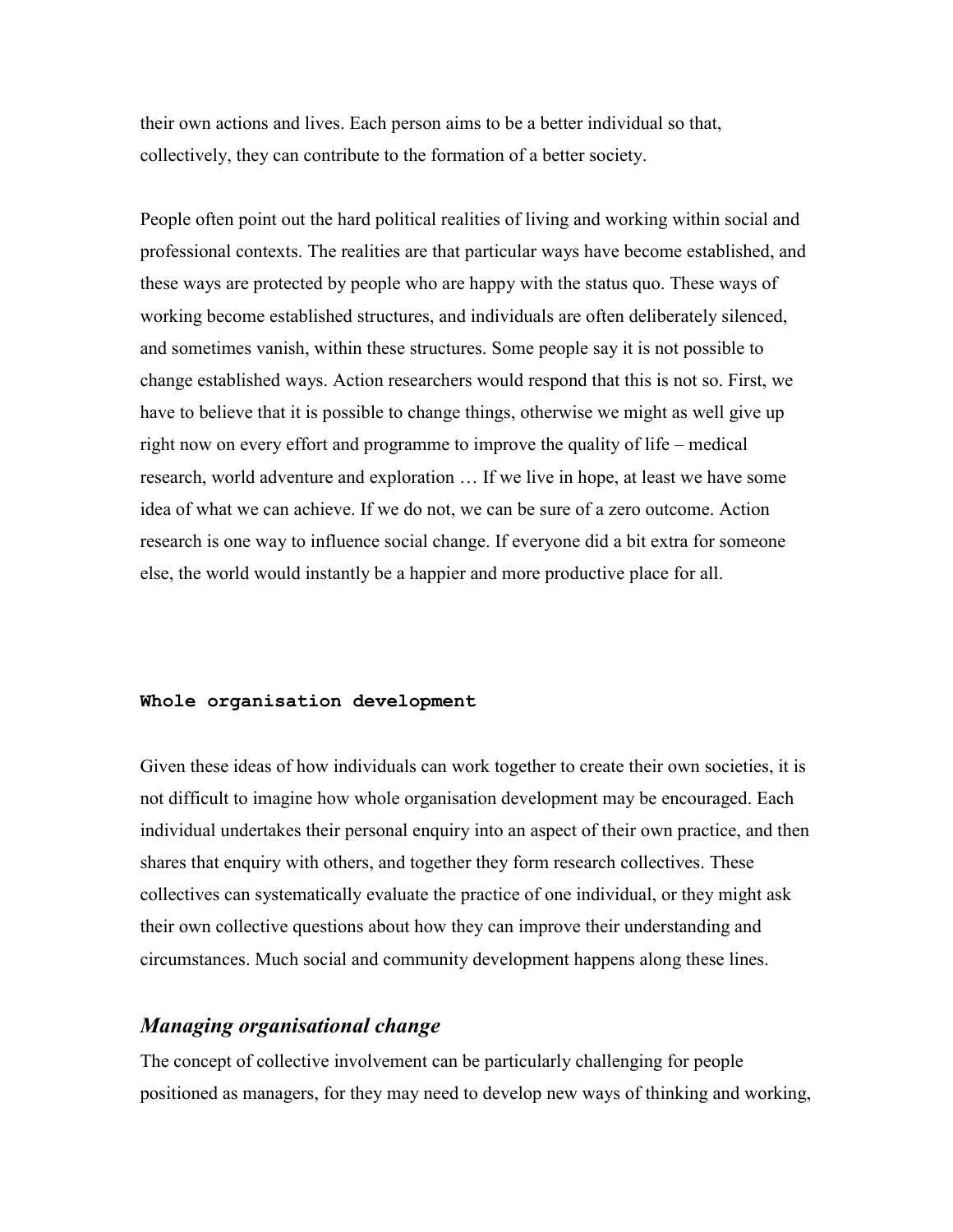as well as new self perceptions, that might be at odds with traditional views. Managers might need to change their ideas about what they are managing and how they are doing so. In traditional models, managers manage other people. How they do that is a matter of personal style. In action research ways, managers arrange for the conditions of learning to be right. They arrange for organisational structures, processes and resources to encourage individual learning to take place. When individual learning in organisational contexts becomes collective learning, this can then be called organisational learning.

How managers do this is important. Traditionally managers were expected to be aloof from the workforce, and direct operations from a distance. They arranged for other people to learn. In action research, managers also become learners, learning with the people they support, though the focus of their enquiries shows their concern to fulfil their different responsibilities. Unless managers are willing to acknowledge themselves as learners, they might be denying the very principles they say they are espousing. This can be threatening for many managers, because it involves destabilisation, risk and personal courage, but it can also be liberating and exciting. Whether or not you wish to engage is your choice.

#### **Supporting professional development**

Traditional professional development programmes tend to operate from a subject base. The aim is to help practitioners to improve subject knowledge and expertise. They also operate from an advisory base. Support is offered by a subject adviser. The model underpinning this model is a model of teaching (often instruction).

Support for professional development through action research builds on a model of learning, where practitioners are challenged and helped to find new ways of doing things. The emphasis is on practice rather than subject knowledge. The route is personal enquiry (What do I do?) rather than others' advice (What do you think I should do?). In traditional ways, an adviser advises practitioners; practitioners implement the advice; the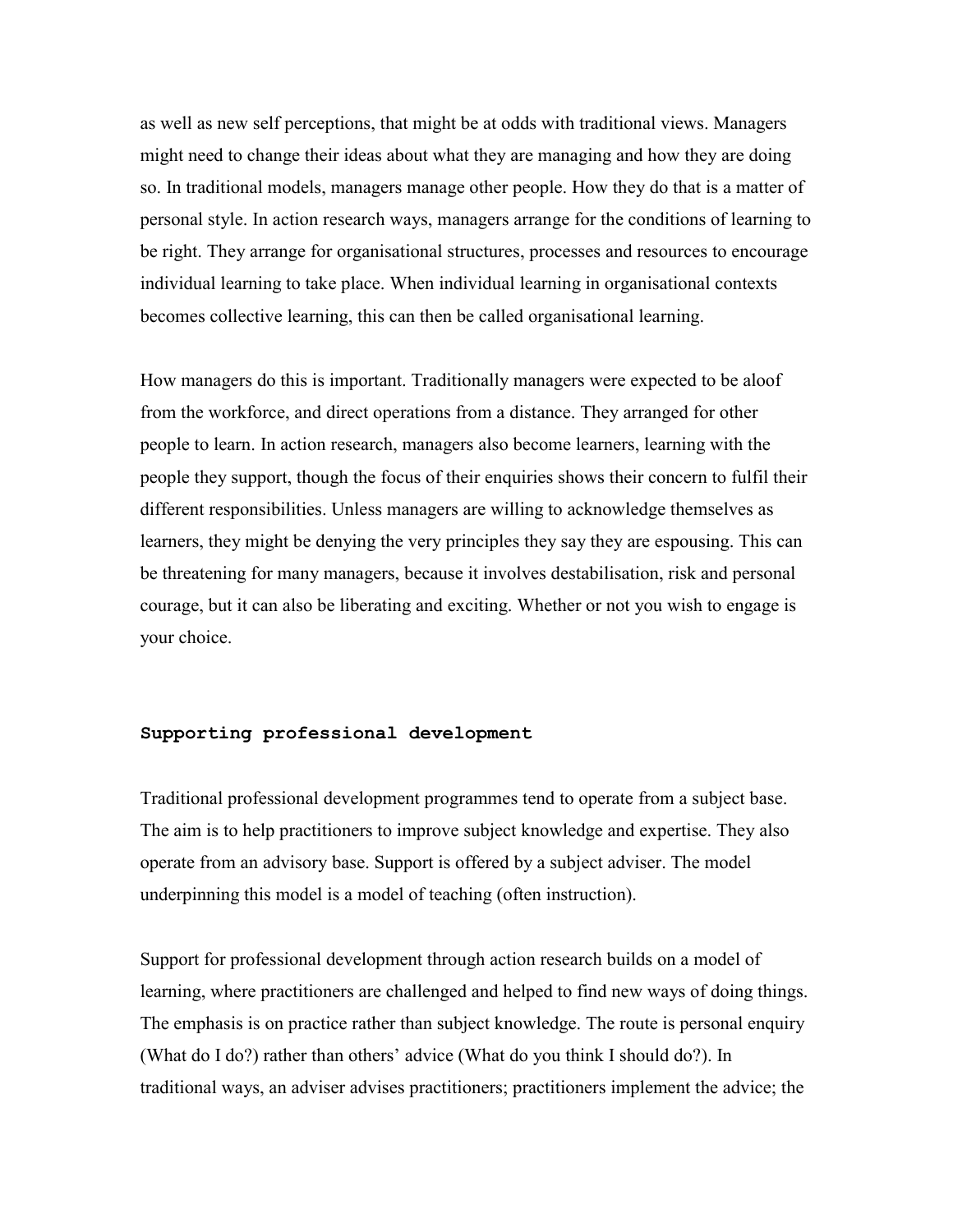adviser evaluates outcomes. In action research approaches, the practitioner talks through ideas with a listening supporter; the practitioner acts; the practitioner evaluates outcomes in company with the adviser and others.

## *Relationships*

This model has profound implications for professional relationships. In traditional ways, a power relationship often exists between adviser and practitioner. This relationship is often subtle, but the effects can be obvious, from practitioners' lack of confidence to deskilling. Nor is the situation educational for the supporter, who is expected to have all the answers.

In action research approaches there is a genuine sense of partnership, where practitioner and supporter recognise that there might be a difference in responsibilities and professional expertise, but no difference in value. They are equal as practitioners. Both are there to improve their work by acting as challenging and supportively critical colleagues, each for the other. This is a creative dialogue of equals in which both are trying to find the best way forward for themselves and each other.

#### **Accreditation**

Practitioners have the right to have their work formally recognised, if they wish. This often takes the form of professional certificates and awards.

Most award-bearing courses internationally recognise the validity of action research approaches, which embody professional wisdom as well as technical know-that and practical know-how. Personal enquiry and forms of self study are acknowledged as equally valuable forms of research as traditional empirical investigations. Some organisations are developing programmes of personal reflective practice as frameworks for organisational learning.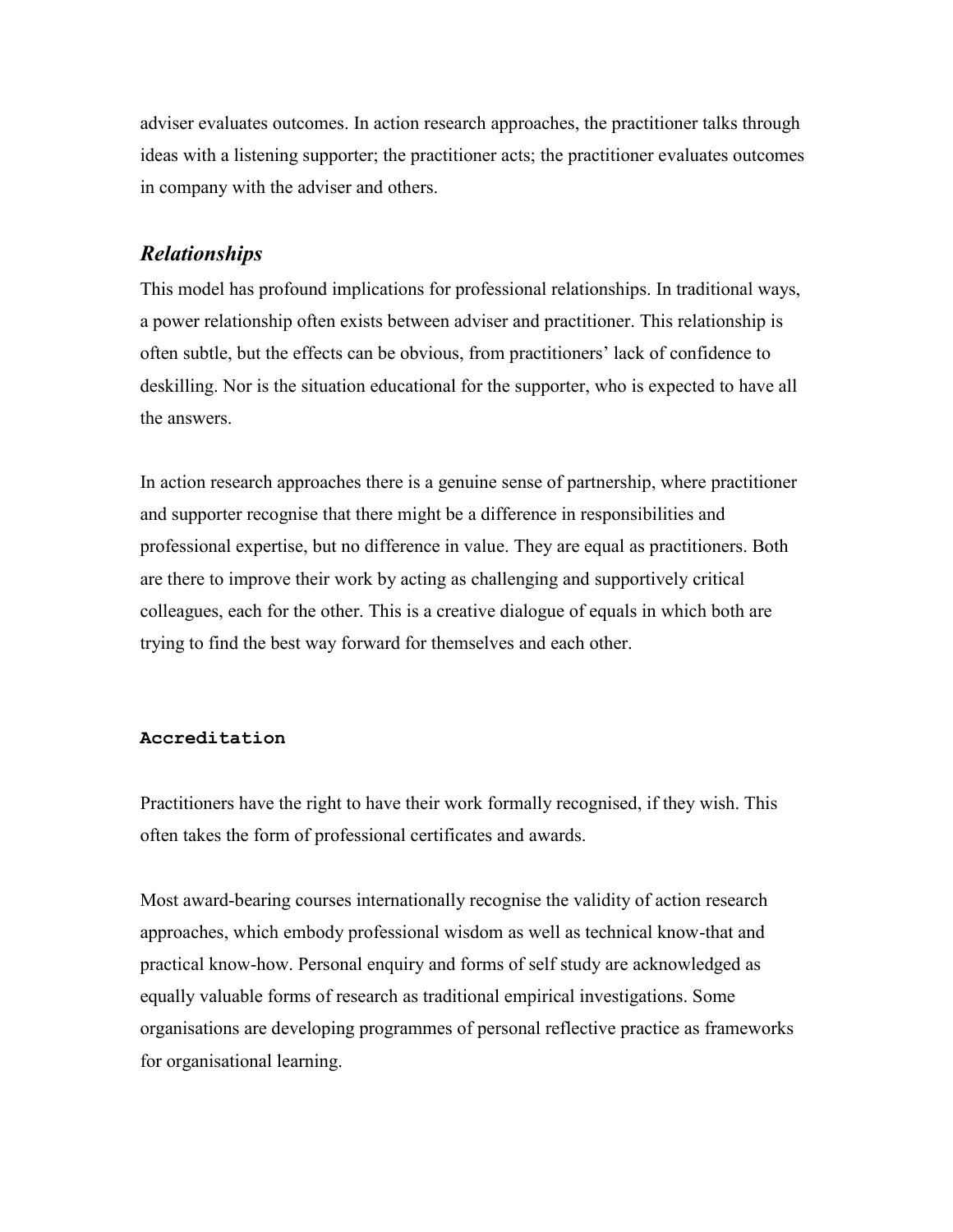This reconceptualisation of what constitutes valid educational theory and research, with its emphasis on the person-centred, open-ended nature of living systems, is accompanied by a growing awareness of the need for increased access to opportunity for all. Professional development programmes increasingly take the form of distance learning, modularisation, flexible learning, personal self study, all addressing the needs of the learner within particular contexts. New technologies are contributing to new ways of learning, with the development of e-colleges and e-learning processes. These developments are new, and appropriate ways have to be developed for sustaining educative conversations using multimedia technologies (for important innovative work, see http://www.compapp.dcu.ie/~mfarren/ and http://www.living-action-research.net).

There are significant opportunities for action researchers to have their professional learning accredited through award-bearing courses. These awards can be Masters and Doctoral degrees. The influence of action research around the world is significant. There is a real awareness that if governments wish their citizens to become productive and adaptive workforces in the  $21<sup>st</sup>$  Century, professional learning has to be given the highest priority, and supported by democratic structures that value individual learning as the basis for collective practices.

End note

#### Dear friend,

I hope you like what you have read so far. If you have any suggestions about how the text might be improved, do contact me by e-mail on 1006642.1700@compuserve.com

Also, if you have ideas for further pages, please let me know. I already have some in process, but perhaps what appears here is sufficient for just now.

Thanks for your reading, thanks for your company.